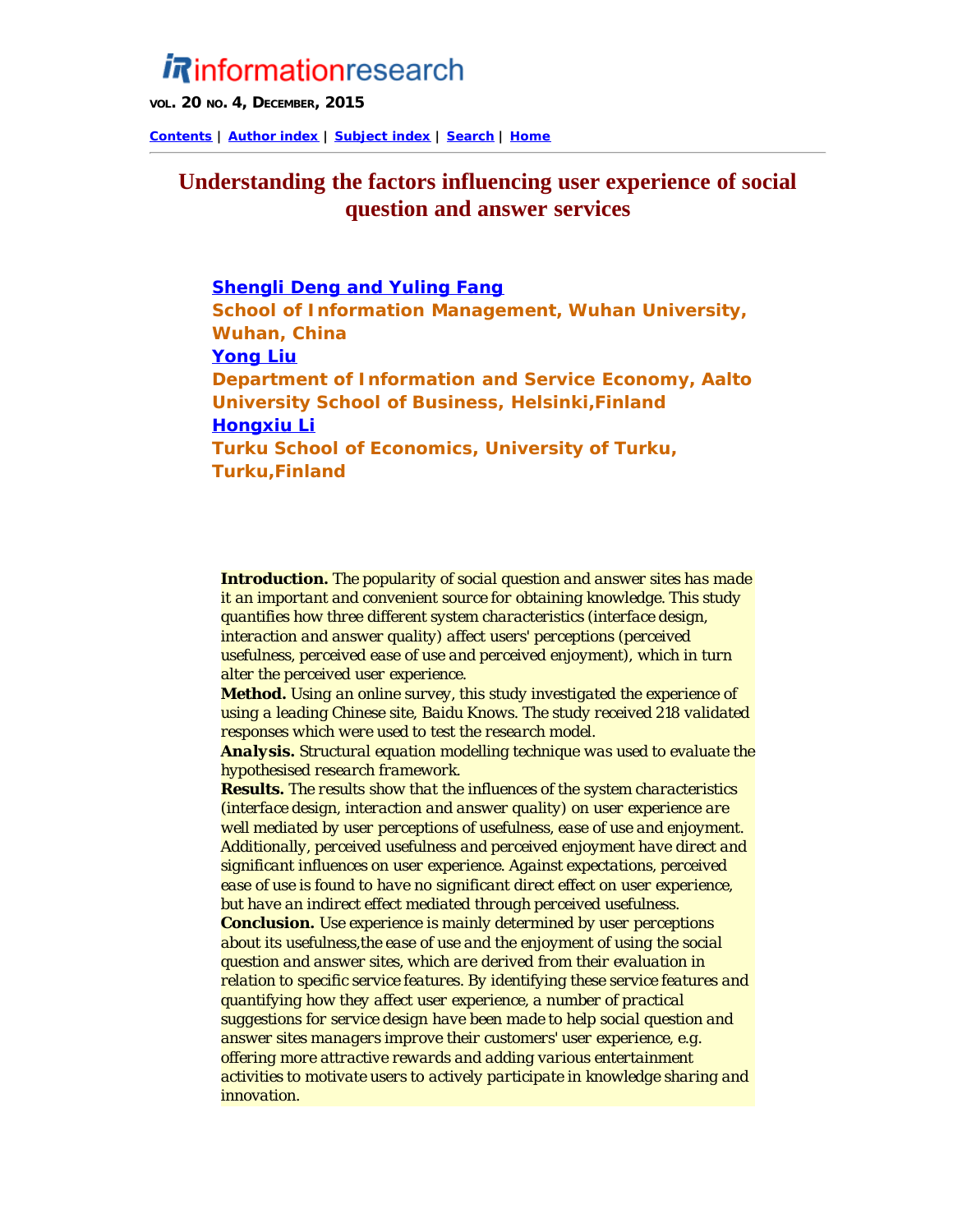## **Introduction**

Social question and answer sites are dedicated platforms where online users can post and answer questions, browse the corpus of already answered questions, comment and rate the quality of answers as well as vote for the best answers (Qu, Cong, Li, Sun, and Chen, 2012; Chua and Banerjee, 2013). These sites arose as a result of the advances of information technology and the adoption of Web2.0 technology, complementing traditional search engines by providing informative and interactive aspects for obtaining information. Since 2002, the number of users of these sites has increased dramatically. Between 2006 and 2008, visits increased by 889% (Hitwise, 2008). Specifically, such sites rely on social networks, such as Twitter and Facebook, and are devised so as to enable the relationships in those user networks to attract users who will provide high-quality content (Liu and Deng, 2013). For example, a leading service provider Quora increased its number of visitors from 2.6 million in 2012 to 2. ( million by April 2013, excluding mobile users (Quora, 2013). Formspring is a site in which users seek answers to questions from their friends. As of early 2012, Formspring had obtained over four billion responses (Formspring, 2014). In China, the purpose of using these sites has gradually changed from 'asking questions' to 'searching for answers' along with the quick expansion of the question bank. The largest service provider in China, Baidu Knows, claims that it had answered about 200 million questions up to September 2012 and had approximately 260 million unique visitors (Baidu Knows, 2012). Zhihu, an interpersonal relationship-oriented service provider, declared over four million registered users by April 2013 (Zhihu, 2014), suggesting that these sites have become an important means of information acquisition and problem solving for online users.

Users of social question and answer sites are both information receivers and information creators whose experience affects their motivation and the efficiency of their contribution. Previous studies show that user trust and loyalty can be improved by enhancing user experience (*Hassenzahl*, 2003;Stvilia, Twidale, Smith and Gasser, 2005). In contrast, low quality answers and an unsatisfactory experience will lead users to distrust and even withdraw from the community (Hassenzahl, 2003;Stvilia *et al*., 2005). Even though such sites have brought significant benefits to users, the current systems still have several drawbacks (Yan and Zhou, 2012). First, the platforms cannot always solve users' problems promptly and effectively, say, within twenty-four hours (Li and King, 2010; Yan and Zhou, 2012). Secondly, active users who are experienced or professional in particular domains have difficulties in finding the questions they are interested in, which leads to their low participation rate (Yan and Zhou, 2012;Guo, Xu, Bao and Yu, 2008. iResearch (2010) reported that the number of participants in Chinese sites reduced from 100 million to 80 million in 2010 in one month. iResearch (2010) also pointed out that invalid answers appear in all the platforms it surveyed. For instance, among the sixteen answers it got from Baidu Knows for each question, only 4.3 answers were useful in solving users' problems.

According to a survey on Baidu Knows by Li, Chao, Chen and Li (2011), the number of "resolved" questions accounted for only 33.3% of all the problems addressed, while the remaining 66.7% were just "closed", which means the vast majority of users' queries were not solved in time or in a satisfactory manner. Thus, there is a need to improve the overall quality and user experience of social question and answer services in China. To that end, our research sought to address the determinants of the user experience of these sites by quantifying how specific features of a system (interface design, user interaction and answer quality) affect the perceptions of users and shape their user experience among Chinese information seekers.

#### Literature review

**User experience**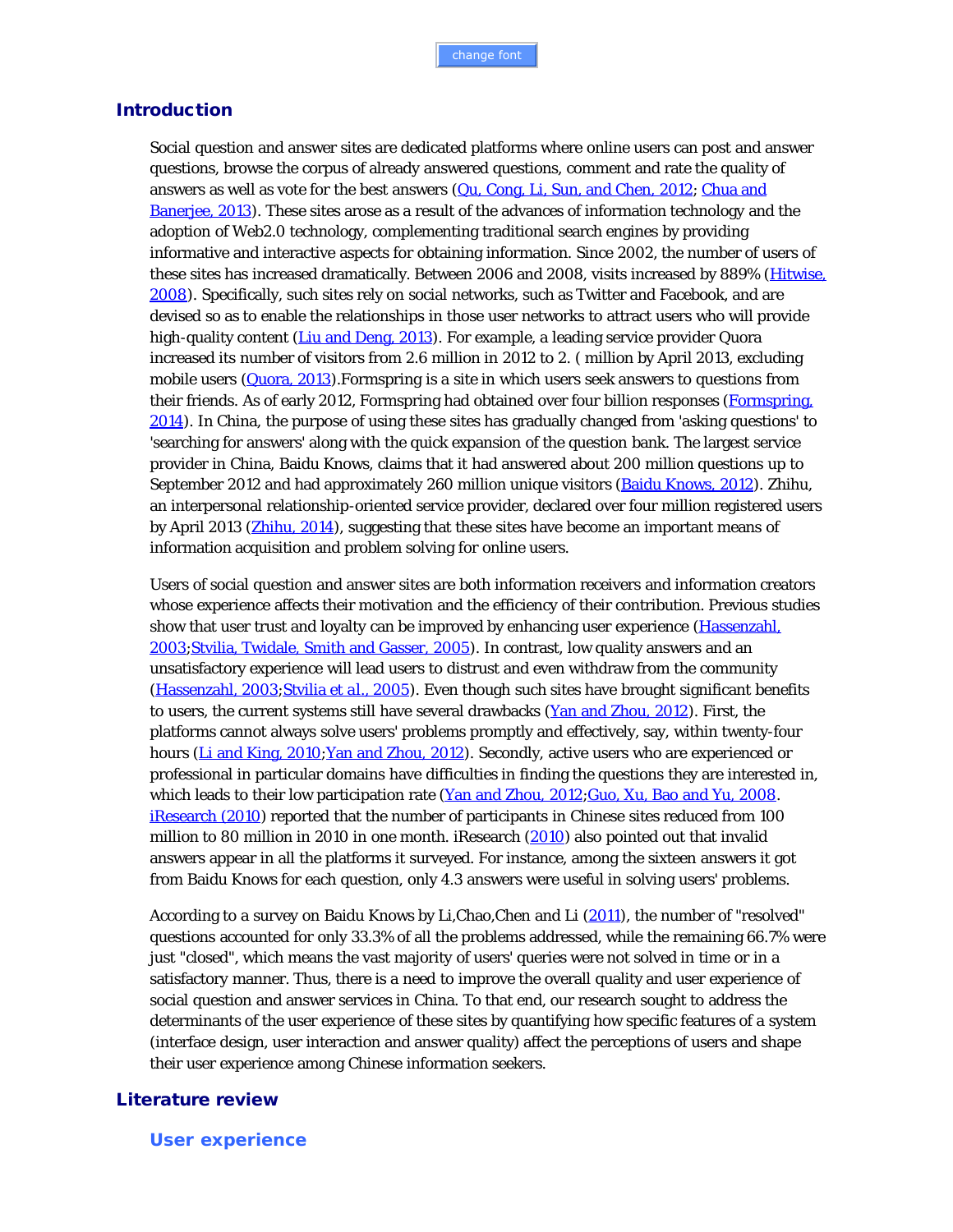In recent years, the development of an experience economy has attracted wide attention, while studies on user experience appear in various areas like government, business and services. To summarise, the aims of these studies broadly fall into two categories: social experience and academic experience.

User experience studies that concentrate on social experience are primarily concerned with the content and the determinants of user experience from the perspective of the users' emotion and cognition during their interaction on a site. Hart, Ridley, Taher, Sas, Dix and Jönsson (2008) explored social networking sites, such as Facebook, to understand its recent success and popularity. In the study, the conflict between traditional usability methods and user experiences are addressed by performing a heuristic evaluation to assess how well Facebook complies with usability guidelines and by conducting a user study to reveal unique user experiences. Hart *et al.* (2008) calls for a more comprehensive method of evaluation that redefines usability to encompass user experience in relation to future technology. Based on Garret's hierarchical model of user experience (Garrett, 2010), Liu (2010) explored users' psychological experience in social networks from the perspective of communication psychology. In the study, Liu proposed a number of determinants of users' psychological experience in social network sites including privacy, information authenticity, activeness and timely feedback. The study highlighted the need to optimise strategies to improve Chinese users' psychological experience when using social network sites. Lai and Mai (2011) discussed the framework construction of the user experience based on users' social network sites using process, and separated the process into two parts: interpersonal relationship and interaction. An online survey was conducted to collect data on the demand for building a good user experience. The results showed that users have expectations about the user action experience, and have a strong demand for specific functions and convenient operation. However, when using a social network site, the habits of users were found not to significantly relate to the demand for a user experience.

Studies on academic experience mainly concentrate on the content and evaluation of user experience with regard to knowledge acquisition by search engines, digital libraries or e-learning systems, etc. For instance, Paechter, Maier and Macher (2010) investigated the factors that students consider important in shaping their learning achievements and course satisfaction in elearning. The study surveyed 2196 students from twenty-nine universities in Austria. Multiple regression analyses were performed to investigate the influences of different facets of the students' expectations and experiences regarding perceived learning achievements and course satisfaction. The results showed that the students' assessments of the instructor's expertise in e-learning, and their counselling and support are the best predictors of learning achievement and course satisfaction. Baird and Fisher (2005) integrated social networking, user experience design strategies, and some emerging technologies into the curriculum to support student learning, and explored how current and emerging social networking media (such as Weblogs, wiki,and other selfpublishing media) enhance the overall user experience for students in synchronous and asynchronous learning environments. Kenney (2011) introduced a search engine developed by the library of Liverpool University in England, studying its interactive interface, content, and tools for personalisation. He found that the key to enhancing user experience in digital libraries is to provide high quality information retrieval services. A study by He (2007) on search engine marketing showed that user experience in search engine communities can be enhanced by exceeding the value that users expect of their experience as well as increasing reward points and interaction between users. Pei, Xue, Zhao and Tao (2013) evaluated search engines from the perspective of user experience, and established an evaluation index system for search engines. In their study, a fuzzy comprehensive evaluation model of search engines was constructed and the rationality and reliability of the model that contained example verification was presented.

#### **Factors affecting use of social question and answer sites**

Previous user-centred studies have focused on user motivations, user behaviour and user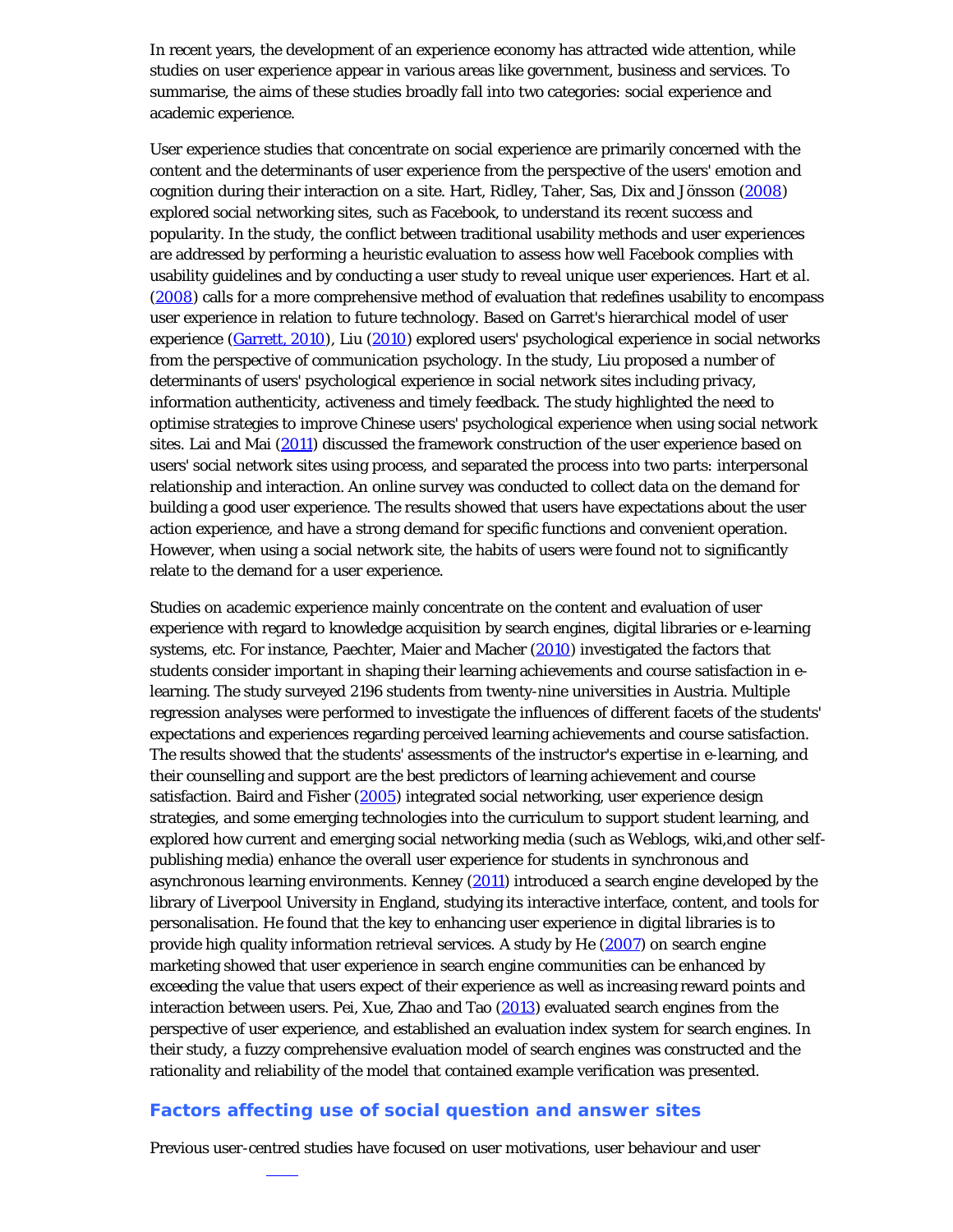satisfaction. Oh (2011), for instance, identified and explored relationships between the motivations and the answering strategies of those who answered a question placed in social question and answer sites. A model of the answering processes, composed of ten motivations and five answering strategies, was proposed and tested using an online survey. Oh found that answering strategies vary according to motivations, and that answerers are highly motivated by altruism, enjoyment, and efficacy, rather than by reputation, reciprocity, and personal gain. Park and Jeong (2004) analysed the information needs and user behaviour of a question and answer service, and made suggestions for the service, with particular emphasis on reinforcing the effectiveness of the information and enhancing the service's efficiency and accuracy. Yu (2006) studied how informal information sharing patterns have a role to play regarding learning in the context of services, and examined the power of collective intelligence on the Internet and people's perceptions of collective intelligence. The results showed that the behaviour of site users is related to cognitive factors such as satisfaction, perceived usefulness and trust. Gao  $(2013)$  constructed a model of the determinants of user satisfaction in such communities based on the information systems success model and technology acceptance model by including the factors of system quality, information quality, perceived usefulness, the impacts of individual users on users and the impacts of the community on users. Drawing on social exchange theory, Jin (2009) conducted an empirical study to address: (1) the relationship between behavioural intention regarding continuous information contribution in online question answering communities and the satisfaction degree of users as well as self-efficacy; (2) how the performance of contributions affects self-efficacy and user satisfaction; and (3) how users' identity orientations moderate the relationship between the different performances of contribution and user satisfaction. Fan and Zha (2013) developed a research framework to analyse users' continuous intention to contribute information from the perspectives of the social capital theory and subjective norms. They found that reciprocity is the key determinant of user contribution intention.

Information-centred studies are primarily concerned with the quality assessment of answers, question recommendation and answer recommendation, etc. Shah, Pomerantz, Crestani, Marchand-Maillet, Phane, Chen and Efthimiadis (2010) presented a novel approach to measuring the quality of answers found on community-based question and answer sites, and attempted to predict which answer to a given question will be the best for the question raiser. Chua and Banerjee (2013) investigated the interplay between answer quality and answer speed across question types in sites. They found that there is a significant difference in answer quality and answer speed across question types, but, in general, no significant relationship between answer quality and answer speed. Zhou, Cong, Cui, Jensen and Yao (2009) sought to address the problem of *pushing* the right questions to the right persons with the objective of obtaining quick and highquality answers to improve user satisfaction. They proposed a framework for the effective routing of a given question to potential experts (users) in a forum by using both the content and structures of the forum system. Kim and Oh (2009) examined the criteria questioners use to select the best answers on a site (Yahoo! Answers) by exploring the theoretical frameworks of relevant research. They identified twenty three relevance criteria in six dimensions, based on their analysis of 2,140 comments collected from Yahoo! The six dimensions are content, cognitive, utility, information sources, extrinsic, and socio-emotional. Qu (2010) proposed an answer recommending approach based on topic modelling. The author adopted the probabilistic latent semantic analysis model to present users' preferences by using personalised information, and generated a question recommending list. Lai and Cai (2013) studied the quality of answers within communities, and proposed a method for evaluating answer quality based on the degree of similarity specific to multiple answers. Li *et al.* (2011) investigated the interaction relationship between askers and answerers and its characteristics by using the social network method. Furthermore, a machine learning algorithm was used to design and implement a quality classifier by extracting text feature set and non-text feature set.

To summarise, previous studies on social question and answer sites have mostly focused on the aspect of information-centred user experience, such as answer and question recommendations.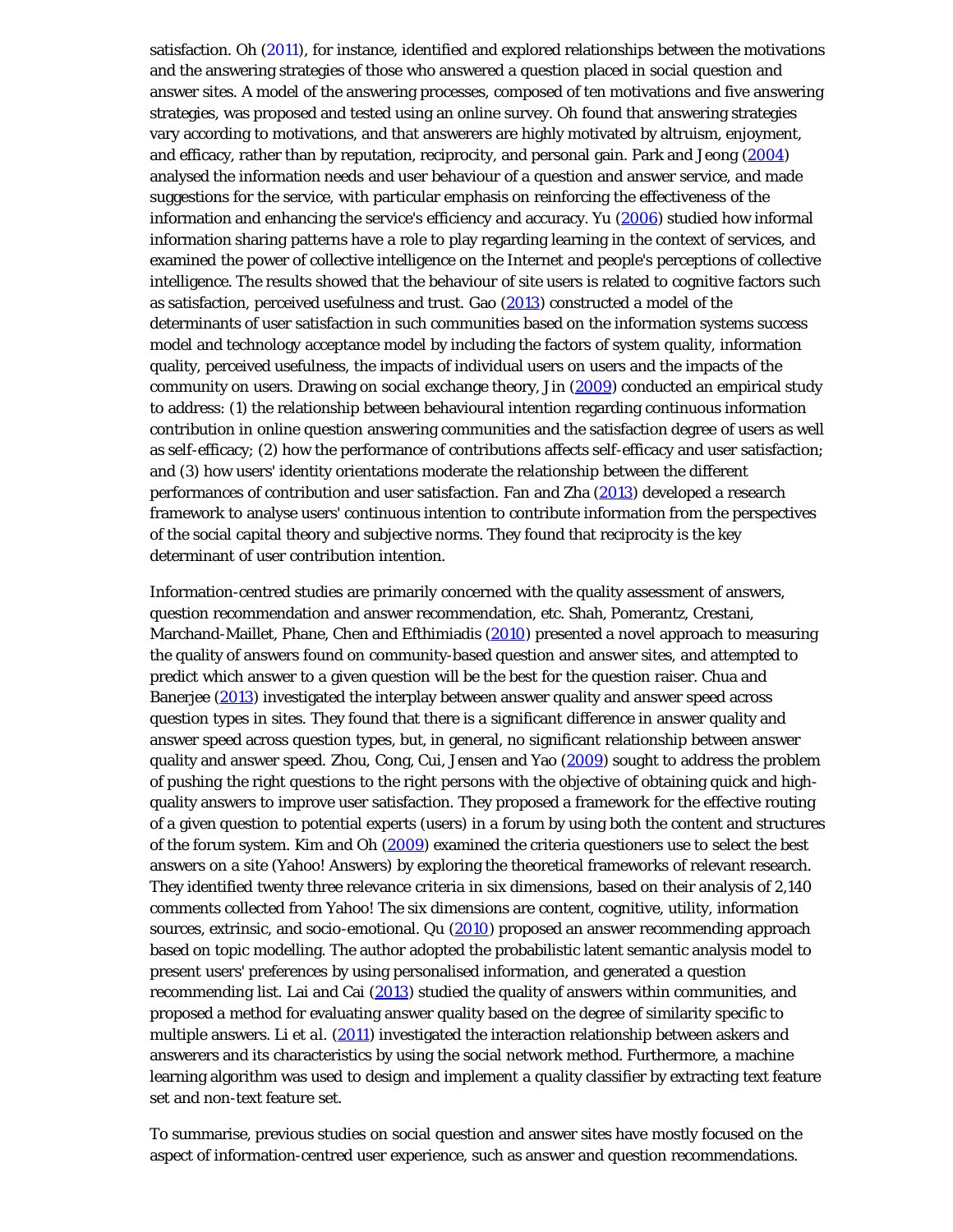However, limited information is available on the determinants of the user experience in such sites from the perspective of user perceptions on their technical features. Hence, this study aims to identify the factors influencing user experience in such sites and to quantify the strength of their influence. To this end, we draw on Hassenzahl's (2003) user experience framework to create a model to investigate user experience and conducted a survey in Baidu Knows to test the research model.

# Theoretical basis

Hassenzahl's user experience (see Figure 1) posits that users construct product attributes by combining the product's features, for example, presentation, content, functionality, and interaction, with personal expectations or standards. Two distinct attribute groups, namely pragmatic and hedonic attributes (including stimulation and identification), can describe a product's characteristics. Using a product with a particular characteristic in a given situation will lead to certain consequences, such as experiencing emotions (e.g., satisfaction or pleasure), forming explicit evaluations (e.g., judgments of appeal, beauty, and goodness), or the creation of overt behaviour (e.g., approach, or avoidance). Pragmatic attributes are connected to the users' need to achieve behavioural goals. A product that allows for effective and efficient goalachievement is perceived as pragmatic. In contrast, hedonic attributes, further divided into stimulation and identification, are primarily related to the users themselves.



**Figure 1: The key elements**

**in Hassenzahl's user experience model**

Hassenzahl's model has been widely used as a theoretical base. Some researchers have extended this model by incorporating factors such as aesthetic and overall quality. Hassenzahl (2004) also extended this model by examining the interplay between user-perceived usability (e.g., pragmatic attributes), hedonic attributes (e.g., stimulation, identification), goodness (e.g., satisfaction), and the beauty of four different MP3-player skins. Schaik and Ling (2008) investigated how the system design characteristics of Web pages affect user experience, and explored the influence of userperceived hedonic and pragmatic qualities on beauty and goodness (overall quality). The study used an experimental design with three factors: principles of screen design, principles for organizing information on a web page and the experience of using a Website. De Angeli, Sutcliffe and Hartmann (2006) and Tuch, Roth, Hornbæk, Opwis and Bargas-Avila (2012) explored the effect of aesthetics and practicality on website interface. Furthermore, Tuch *et al.* (2012) investigated user evaluation behaviour on the Website before and after using it.

In human-computer interaction research, Hassenzahl's model has been applied to the context of practical applications, such as systems, e-learning, etc. Zaharias and Poylymenakou (2009) proposed a questionnaire-based, usability evaluation method for e-learning applications. The method extended the current practice by focusing on both cognitions and affective considerations that may influence e-learning usability. Ozkan and Koseler (2009) proposed a conceptual elearning assessment framework, termed the hexagonal e-learning assessment model, by suggesting a multi-dimensional approach through its six dimensions: system quality, service quality, content quality, learner perspective, instructor attitudes, and supportive issues. Xiao and Benbasat (2007), Ozok, Fan and Norcio (2010) and Knijnenburg, Willemsen, Gantner, Soncu and Newell (2012)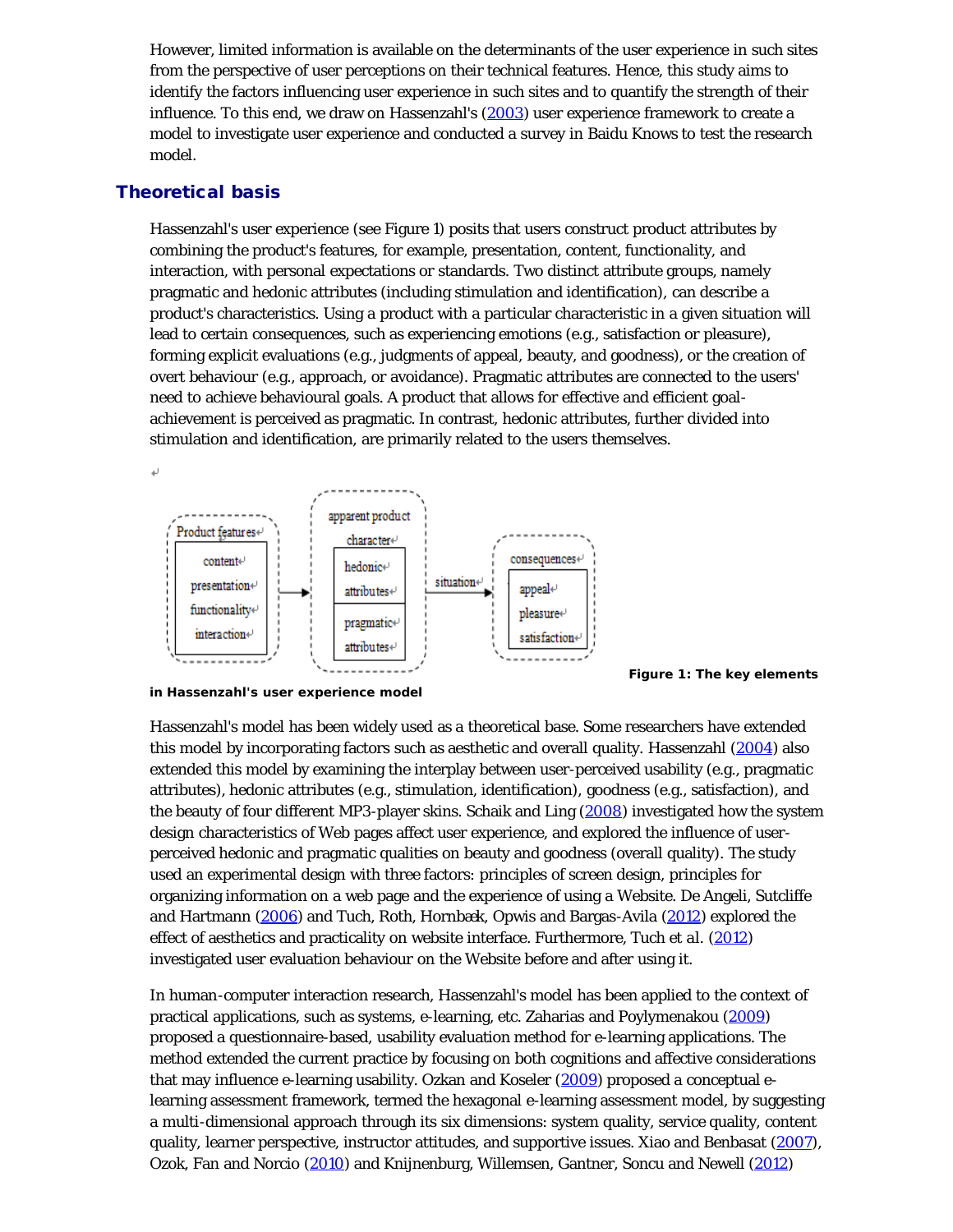applied Hassenzahl's model to study user experience regarding the usage of recommendation systems. They found that the user-perceived quality dimensions of a recommendation system, such as interactivity and interface, affect users' attitudes and behaviour. In addition, Ozok *et al.* (2010) designed a set of evaluation indices for recommendation systems.

Based on the above literature, we developed a hypothesised research framework based on Hassenzahl's (2003) model, in which the determinants of user experience are divided into two dimensions: system characteristic dimension and technique perceptual dimension. The system characteristic dimension covers interface design, content and interaction, while the technique perceptual dimension includes perceived usefulness, perceived ease of use and perceived enjoyment.

We believe that Hassenzahl's model is an appropriate theoretical basis for addressing our research question for two reasons. First, Hassenzahl's model focuses on the factors that affect the experience of users in their interaction with the product, which is prevalent in the social question and answer context. In such sites, information contribution is based on both human-computer interaction and human-human interaction, and interaction among users occurs throughout the whole experience. Secondly, the model has been widely used in the contexts of human-computer interaction (e.g., Zaharias and Poylymenakou, 2009; Ozkan *et al.*, 2009; Xiao *et al.*,2007; Ozok, *et al.*,2010; Knijnenburg *et al.*,2012) and human-human interaction (e.g., Hart, *et al.*,2008; Baird, *et al.*, 2005).

## Research model and hypotheses development

As noted above, the determinants of user experience in a human-computer interaction system can be divided into the system characteristic dimension and the technical perception dimension. In the context of social question and answer sites, Park *et al.* (2004) found that answer quality and interactivity affect user satisfaction. Thong *et al.* (2002) found that the quality of a system's interface makes a significant contribution to a usable digital library. The quality of system interface is often listed as a major reason for users not using electronic information retrieval systems (Fox, Hix, Nowell and Brueni, 1993). Based on prior findings, we include three factors that indicate the system characteristic dimension of social question and answer sites: interface design, social question and answers interaction and answer quality. According to Hassenzahl (2003), the technical perception dimension includes perceived usefulness and perceived enjoyment. Based on the study by Thong *et al*. (2002), this paper further divides usability into perceived ease of use, perceived usefulness and perceived enjoyment. As a result, we hypothesise that user perceptions of interface design, answer quality, and interaction in social question and answer sites lead to different experience consequences. We depict the research framework in Figure 2.





The model proposed by Mahlke and Thuring (2007) for user experience indicated that system features such as functionality and interface design will affect interaction and determine its major characteristics. The technology acceptance model theorised that the effects of external variables on technology use intention are mediated by perceived ease of use and perceived usefulness (Davis,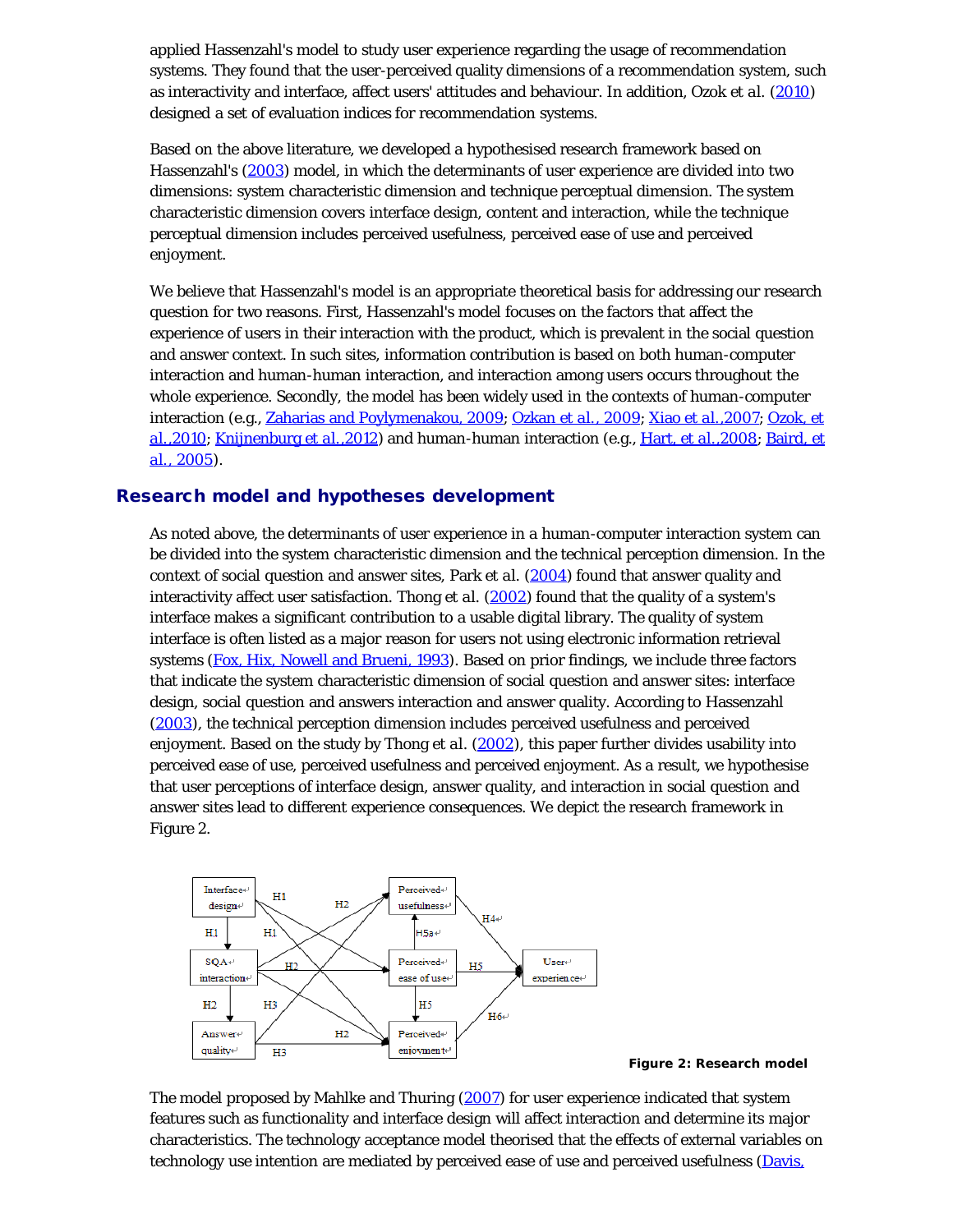1989). Davis, Bagozzi and Warshaw (1992) further proposed that the effects of system variables on use intention are also mediated by perceived enjoyment. Thong's (2002) research on the acceptance of digital libraries by users found that interface characteristics such as terminology, screen design and navigation are critical external variables that have an impact on adoption intention through perceived usefulness and perceived ease of use. For example, a well-designed interface can help navigate users through a system by reducing the effort required to identify a particular object on the screen. Zhao and Zhang (2012) pointed out that the interface is the window of interaction between users and the product. In this regard, we assume that a welldesigned interface will enhance user-perceived enjoyment and that a good designer needs to arrange interface elements according to the cognition and emotions of users. Therefore, we hypothesise that:

*H1a: interface design for social question and answer sites will have a positive effect on interaction on those sites. H1b: Interface design will have a positive effect on perceived ease of use. H1c: Interface design will have a positive effect on perceived enjoyment.*

Myers (1991) posited that collaborative learning exercises are learner-centred, enabling learners to share authority and empower themselves. By sharing and communicating knowledge, they transform individual knowledge into societal knowledge (Robey, 1997). In other words, effective communication and interaction between learners manifests implicit knowledge into explicit knowledge, enhances the extent of knowledge sharing and revising, and improves knowledge quality and authority. According to Hassenzahl (2003), interaction, as one of the significant product attributes, will affect perceived pragmatic (usability) and hedonic (enjoyment)qualities. Mahlke *et al.* (2007) also suggested that interaction characteristics will affect perceived instrumental qualities (e.g., ease of use, usefulness) and non-instrumental qualities (e.g., visual aesthetics, enjoyment). The technology acceptance model suggests that perceived ease of use is associated with perceived usefulness  $(Davis, 1989)$ . Hence, the easier it is for a user to interact with a system, the more likely he or she will find it useful and therefore intend to use it. Therefore, we hypothesise that:

*H2a: Easy interaction in social question and answer sites will have a positive effect on answer quality. H2b: Easy interaction will have a positive effect on perceived usefulness. H2c: Easy interaction will have a positive effect on perceived ease of use.* 

*H2d: Easy interaction will have a positive effect on perceived enjoyment.*

Yu (2006) indicated that if services provide superior information compared to other sources, for example by improving how users feel about the usefulness of the information they get, this will affect users' overall satisfaction. Park *et al.* (2004) found that answer quality is the most important reason for users choosing a site. When compared to the search results from search engines, the answers these sites provide are more useful for solving user's problems (Park *et al*.,2004). Hassenzahl's (2003) model suggests that the content of a product is associated with perceived hedonic qualities, which means high quality answers can improve users' knowledge levels and confidence in the answers, enhancing perceived enjoyment. Therefore, we hypothesise that:

*H3a: High quality answers on social question and answer sites will have a positive effect on perceived usefulness. H3b: High quality answers will have a positive effect on perceived enjoyment.*

The user acceptance framework for information systems proposed by Davis *et al.* (1992) indicated that perceived ease of use can affect perceived usefulness and perceived enjoyment. The study on user experience of software systems by Hassenzahl, Platz, Burmester and Lehner (2000) proposed that ergonomic quality and hedonic quality will affect user experience and evaluation. Ergonomic quality mainly refers to usefulness and ease of use, whereas hedonic quality mainly includes creativity and fun. Mahlke (2002) found that the factors affecting website user experience include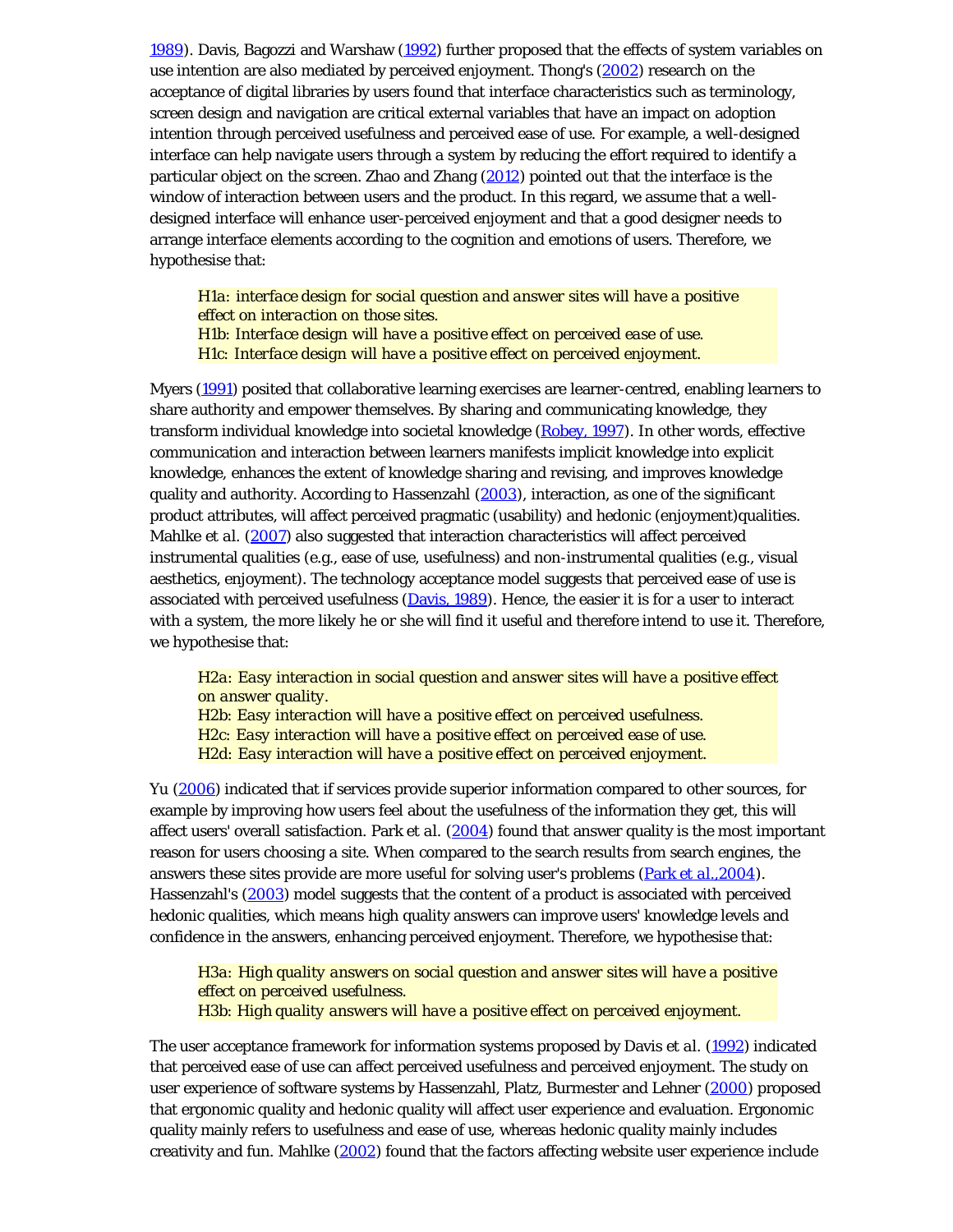perceived ease of use, perceived usefulness, perceived enjoyment and perceived aesthetic. The website user experience model proposed by Schaik and Ling (2008) theorised that perceived pragmatic quality and hedonic quality will affect the overall evaluation given by users (goodness). Park, Han, Kim, Oh and Moon (2013) found that user experience includes perceived usability, user emotion, user value and overall user experience, and that overall experience is affected by the other three components. Therefore, we hypothesise that:

*H4: Perceived usefulness will have a positive effect on user experience of social question and answer sites.* 

*H5a: Perceived ease of use will have a positive effect on perceived usefulness. H5b: Perceived ease of use will have a positive effect on perceived enjoyment. H5c: Perceived ease of use will have a positive effect on user experience. H6: Perceived enjoyment will have a positive effect on user experience.*

#### Method

#### **Research setting and data collection**

Based on the research framework proposed above, a survey questionnaire was developed. Baidu Knows was chosen as the research site for this study. Seven latent variables are included in the research framework, each of which was measured by multiple question items. The majority of measurement items were adopted from previous studies (see Table1). Adjustments were made to some items to better suit the research context. A five-point Likert scale ranging from 1 (strongly disagree) to 5 (strongly agree) was used to measure each item.

The items measuring the construct of *interface design* were adapted from Thong, Hong and Tam (2002). We enriched the item set by adding an item concerning screen appearance. As there is no existing measurement for interaction on social question and answer sites, we developed a measurement by modifying the approach taken by Paechter *et al.* (2010). We replaced the interaction among students in e-learning system with an item on experience concerning the interaction between peer students. The three items for the construct of *social question and answer interaction* came from the work of Paechter *et al*. (2010). The three items for the construct of *answer quality* were adopted from Shah *et al*. (2010) and Kim *et al.* (2009). We chose the measurement by summarizing the findings from previous studies of the criteria users have for evaluating the answers in sites (Shah *et al.*, 2010; Kim *et al*., 2009; Kim, Oh and Oh, 2007; Zhu, Bernhard and Gurevych, 2009). The three items for the construct *perceived usefulness* and the other three items for the construct *perceived ease of use* were adopted from Davis (1989) and Schaik *et al*. (2008). We developed the measurement by combining the main characteristics of social question and answer sites (e.g., information sharing and interaction-orientation). For the construct *perceived enjoyment*, we developed the measurement by summarizing the measurement that came from Davis *et al*. (1992) and Schaik *et al*. (2008) with regard to the context of these sites. The two items for the construct *user experience* were adopted from Park *et al*. (2013). We chose the measurement because it reflects the two main aspects of the consequences of user experience: emotions and overt behaviour.

| Construct                | <b>Measurement items</b>                                        | Cronbach's<br>alpha | <b>Source</b>                             |  |
|--------------------------|-----------------------------------------------------------------|---------------------|-------------------------------------------|--|
|                          | The screen appearance of Baidu<br>Knows is clean and brief      |                     |                                           |  |
| Interface<br>design (ID) | Layout of Baidu Knows screens is<br>clear and consistent        | 0.78                | Thong et<br>al., 2002                     |  |
|                          | The sequence of screens on Baidu<br>Knows is clear and accurate |                     |                                           |  |
|                          | The answers in Baidu Knows are<br>relevant to the question      |                     |                                           |  |
| Answer<br>quality (AQ)   | The answers in Baidu Knows are<br>convincing                    | 0.78                | Shah et al.,<br>2010; Kim<br>et al., 2009 |  |
|                          |                                                                 |                     |                                           |  |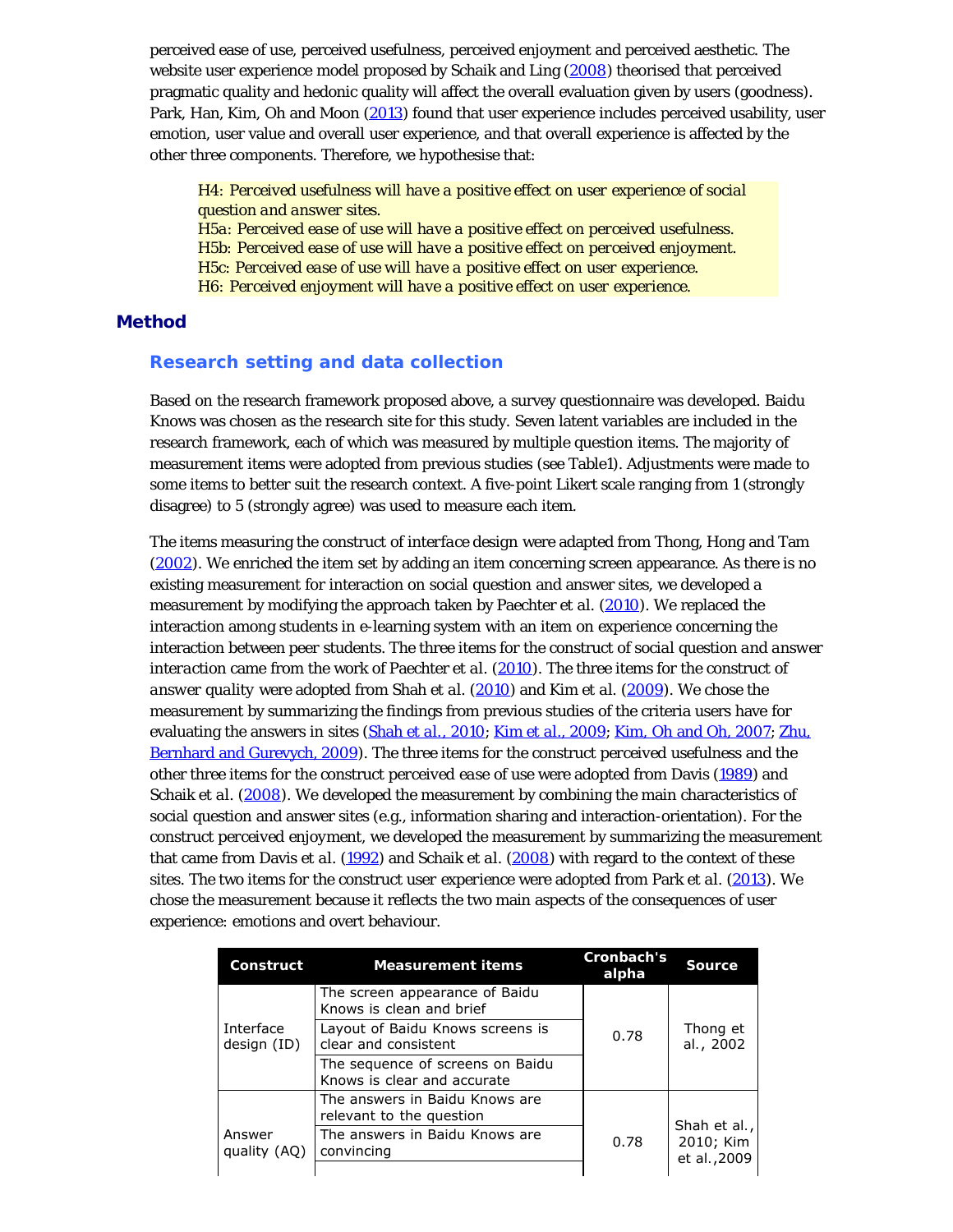|                                     | The answers in Baidu Knows are<br>professional                                          |      |                           |  |
|-------------------------------------|-----------------------------------------------------------------------------------------|------|---------------------------|--|
|                                     | There are ample opportunities in<br>Baidu Knows to interact with other<br>users         |      |                           |  |
| <b>SOA</b><br>interaction<br>(SQAI) | Interaction between me and other<br>users in Baidu Knows is clear and<br>understandable | 0.83 | Paechter et<br>al., 2010  |  |
|                                     | The communication tools in Baidu<br>Knows are various                                   |      |                           |  |
| Perceived                           | My problems are solved by using<br>Baidu Knows                                          |      | Davis, 1989;              |  |
| usefulness<br>(PU)                  | My work efficiency is improved by<br>using Baidu Knows                                  | 0.79 | Schaik et<br>al., 2008    |  |
|                                     | I think Baidu Knows is useful to me                                                     |      |                           |  |
|                                     |                                                                                         |      |                           |  |
| Perceived                           | Learning to use Baidu Knows is easy<br>for me                                           |      |                           |  |
| ease of use<br>(PEOU)               | It would be easy for me to become<br>skilful at using Baidu Knows                       | 0.90 | Schaik et<br>al., 2008    |  |
|                                     | I think Baidu Knows is easy to use                                                      |      | Davis, 1989;              |  |
|                                     | Communicating with others in Baidu<br>Knows makes me feel happy                         |      |                           |  |
| Perceived<br>enjoyment              | Learning in Baidu Knows brings me a<br>lot of fun                                       | 0.85 | Davis, 1989;<br>Schaik et |  |
| (PE)                                | I think using Baidu Knows is a kind of<br>enjoyment                                     |      | al., 2008                 |  |
| User<br>experience                  | The experience in Baidu Knows is<br>satisfactory                                        | 0.74 | Park et al.,              |  |

Table 1: Measurement items, Cronbach's alpha and Source

An online survey was launched to collect responses between July 23, 2013 and August 10, 2013 on a specialised online questionnaire website *Questionnaire Star* (http://www.sojump.com/. Baidu Knows covers fourteen different varieties of topics such as art, lifestyle and sports. Different users of the fourteen categories may have different characteristics and user experiences. Hence, to randomly select our sample and avoid sampling bias, we sent 2100 invitations via email to Baidu Knows users, and made 150 invitations for each category. A total of 218 valid questionnaires were returned, resulting in a response rate of 10.4%. The respondents' characteristics are summarised in Table 2 which shows that a similar number of males and females participated in the research, and the majority of respondents were between 21 and 30 years of age. Nearly 75% of the respondents had at least a bachelor's degree, and almost 60% of them had been using Baidu Knows for over three years.

|            | <b>Characteristics</b>         | Frequency (218) | Percentage |
|------------|--------------------------------|-----------------|------------|
| Sex        | Male                           | 102             | 46.8%      |
|            | Female                         | 116             | 53.2%      |
|            | Less than 20                   | 33              | 15.1%      |
|            | $21 - 30$                      | 179             | 82.1%      |
| Age        | $31 - 40$                      | 4               | 1.8%       |
|            | Over 40                        | $\mathcal{P}$   | 0.9%       |
| Education  | High school or lower           | 5               | 2.3%       |
|            | Technical school/Junior school | $\overline{7}$  | 3.2%       |
|            | University                     | 132             | 60.6%      |
|            | Postgraduate or higher         | 74              | 33.9%      |
|            | Less than 1 year               | 27              | 12.4%      |
| Using time | $1-2$ years                    | 29              | 13.3%      |
|            | 2-3 years                      | 31              | 14.2%      |
|            | Over 3 years                   | 131             | 60.1%      |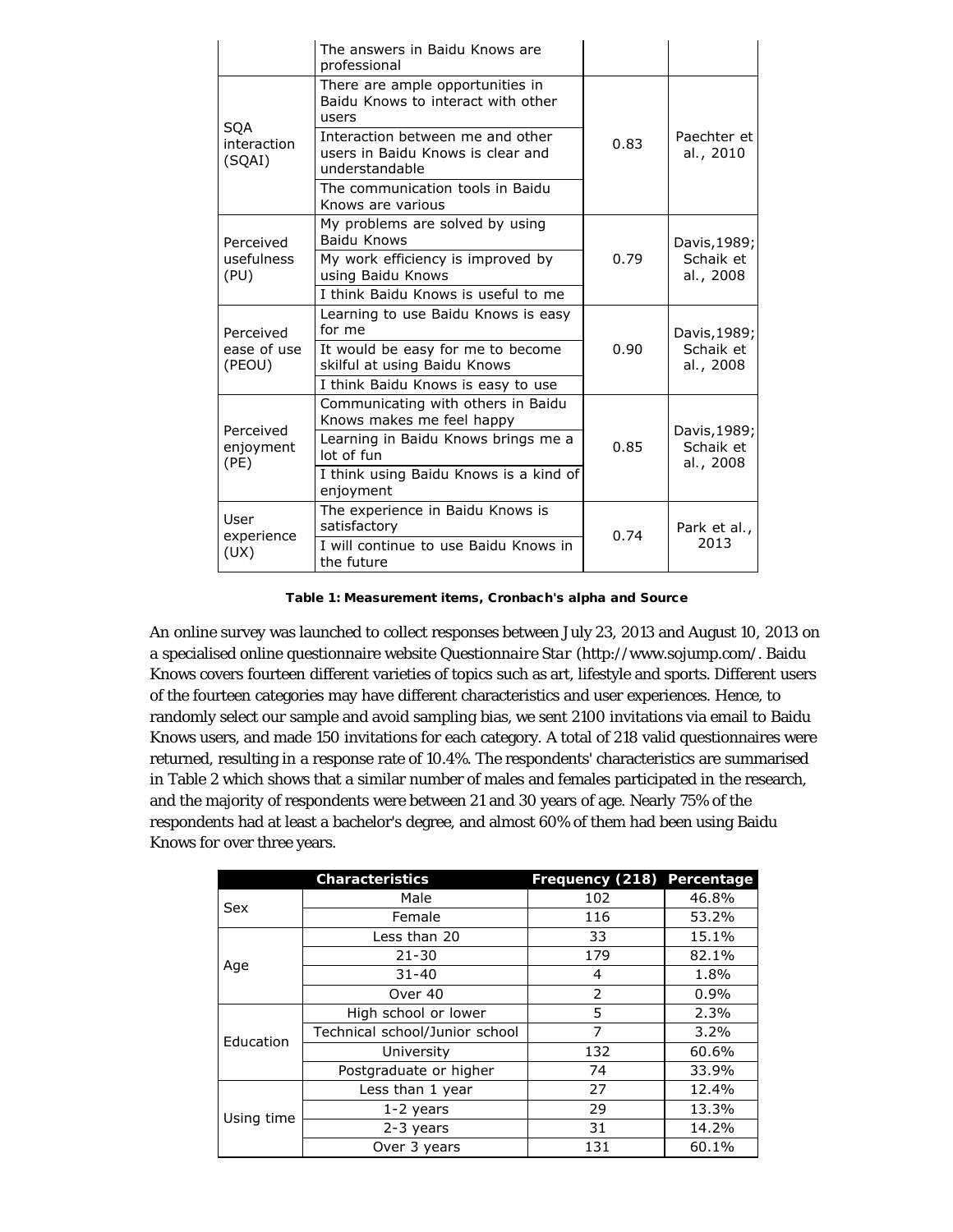#### Data analysis

We used the structural equation modelling software LISREL 8.7 and SPSS 20.0 to test the research model. We also used Andersen and Gerbing's (1988) two-step analytical approach to assess the measurement model and structural model.

#### **Measurement model**

Using Cronbach's alpha and composite reliability, we examined reliability, as the measurement of internal consistency. Both of them should be above the threshold of 0.7 to ensure the internal consistency of the indicators (Fornell and Larcker, 1981). As shown in Table 1 and Table 3, the values of Cronbach's alpha and composite reliability (CR) for each construct all exceed 0.7 respectively, confirming the internal consistency of the indicators.

Validity includes convergent validity and discriminate validity. Convergent validity was measured by factor loading and average variance extracted (AVE), both of which should be above the recommended level of 0.5 (Chin,1998; Hair, Black, Babin and Anderson, 2010). As shown in the Table 3 and Table 4, all factor loading and AVE values are above the threshold of 0.5, which means the measurement items demonstrate good convergent validity. Discriminate validity was assessed by comparing construct correlations and the square root of AVEs (Fornell *et al.*, 1981). As Table 3 shows, the square root of average variance extracted (diagonal elements) for each construct is larger than its correlation with the other constructs (off diagonal elements), which demonstrates discriminate validity. However, the correlation of some variables is higher than 0.6. To alleviate the concern of high correlation, we checked the variance inflation factor (VIF), which tests multicollinearity between each independent variable. These values for all the independent variables are less than the threshold of 3 (Petter, Straub and Rai, 2007), indicating that the relatively high correlations are acceptable. Regarding the common method bias, we conducted an exploratory factor analysis following Harman's one-factor test (Podsakoff and Organ, 1986). The results did not show a single factor accounting for the majority of variances in all items. Hence, we concluded that the common method bias may not pose a serious threat to this study's internal validity.

| <b>CR</b> | <b>AVE</b> | <b>UX</b> | <b>PE</b> | PU   | <b>PEOU</b> | <b>SOAI</b> | AQ.  | ID   |
|-----------|------------|-----------|-----------|------|-------------|-------------|------|------|
| 0.71      | 0.55       | 0.74      |           |      |             |             |      |      |
| 0.82      | 0.60       | 0.67      | 0.77      |      |             |             |      |      |
| 0.89      | 0.73       | 0.71      | 0.44      | 0.75 |             |             |      |      |
| 0.80      | 0.57       | 0.58      | 0.42      | 0.57 | 0.85        |             |      |      |
| 0.85      | 0.53       | 0.53      | 0.67      | 0.43 | 0.44        | 0.81        |      |      |
| 0.83      | 0.49       | 0.49      | 0.59      | 0.49 | 0.22        | 0.50        | 0.79 |      |
| 0.85      | 0.34       | 0.34      | 0.42      | 0.25 | 0.38        | 0.31        | 0.16 | 0.81 |

#### Table 3: Reliability and validity

 $CR = composite$  reliability,  $AVE = average$  variance extracted,  $UX = user$ experience, PE = perceived enjoyment, PU = perceived usefulness, PEOU= perceived ease of use, SQAI= social questions & answers interaction, AQ = answer quality, ID = interface design

|                 | ID    | AQ    | <b>SQAI</b> | PU    | <b>PEOU</b> | <b>PE</b> | <b>UX</b> |
|-----------------|-------|-------|-------------|-------|-------------|-----------|-----------|
| ID1             | 0.844 | 0.005 | 0.144       | 0.005 | 0.015       | 0.052     | 0.108     |
| ID <sub>2</sub> | 0.809 | 0.063 | 0.106       | 0.146 | 0.128       | 0.058     | 0.158     |
| ID3             | 0.756 | 0.117 | $-0.033$    | 0.153 | 0.170       | 0.223     | 0.013     |
| AQ1             | 0.077 | 0.698 | 0.259       | 0.195 | $-0.012$    | 0.062     | 0.229     |
| AQ <sub>2</sub> | 0.068 | 0.827 | 0.068       | 0.153 | 0.067       | 0.215     | 0.020     |
| AQ3             | 0.038 | 0.841 | 0.082       | 0.050 | 0.114       | 0.149     | 0.025     |
| SOAI1           | 0.125 | 0.098 | 0.839       | 0.104 | 0.002       | 0.177     | 0.083     |
| SQAI2           | 0.034 | 0.103 | 0.839       | 0.146 | 0.162       | 0.204     | 0.044     |
|                 |       |       |             |       |             |           |           |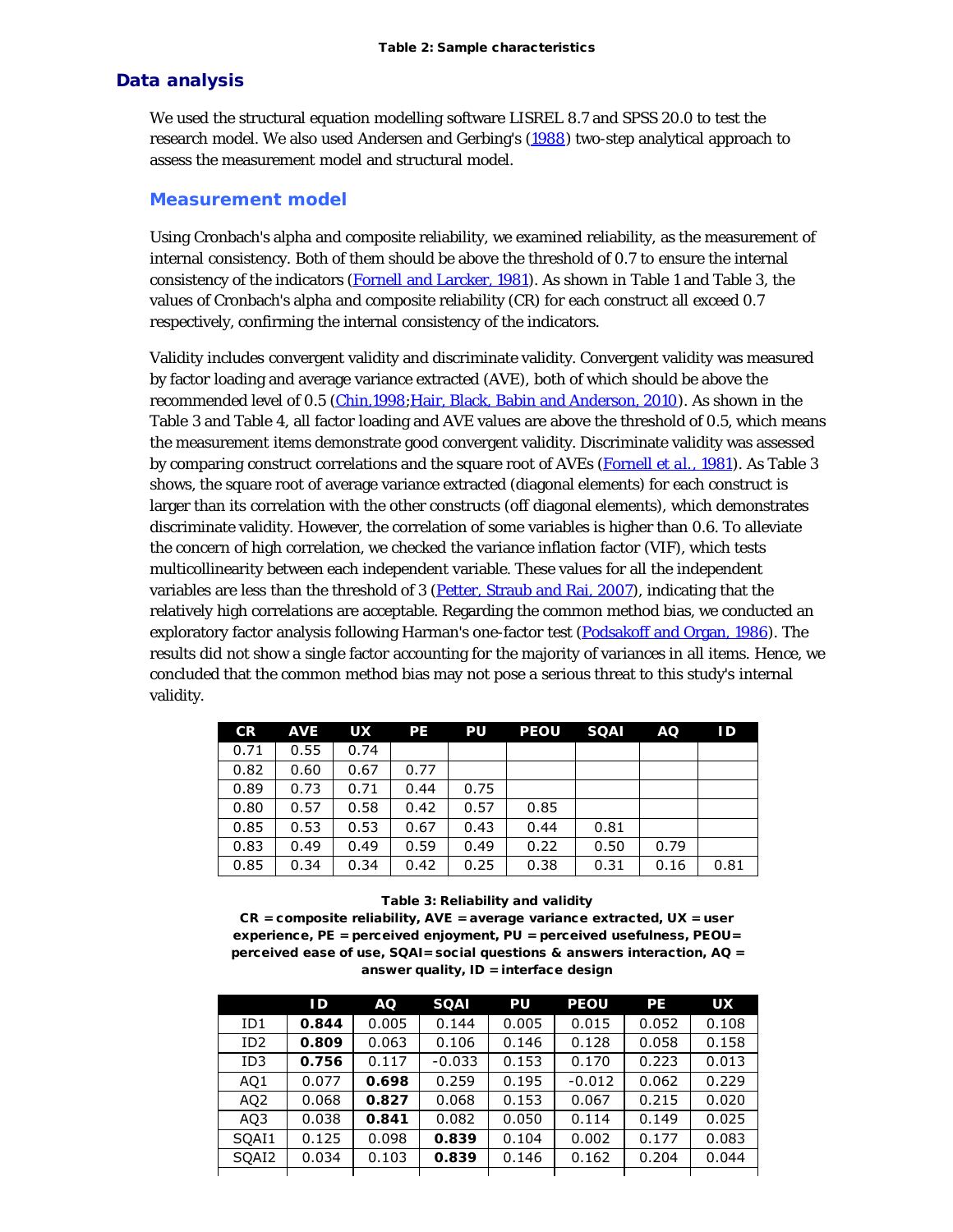| SQAI3             | 0.075 | 0.171 | 0.736 | 0.024 | 0.268 | 0.145 | 0.126 |
|-------------------|-------|-------|-------|-------|-------|-------|-------|
| PU <sub>1</sub>   | 0.115 | 0.267 | 0.047 | 0.705 | 0.189 | 0.098 | 0.249 |
| PU <sub>2</sub>   | 0.070 | 0.096 | 0.091 | 0.817 | 0.145 | 0.132 | 0.011 |
| PU <sub>3</sub>   | 0.176 | 0.095 | 0.167 | 0.741 | 0.289 | 0.126 | 0.252 |
| PEOU1             | 0.088 | 0.048 | 0.111 | 0.245 | 0.816 | 0.135 | 0.114 |
| PEOU <sub>2</sub> | 0.150 | 0.051 | 0.171 | 0.134 | 0.873 | 0.058 | 0.116 |
| PEOU3             | 0.086 | 0.101 | 0.112 | 0.168 | 0.869 | 0.147 | 0.141 |
| PE <sub>1</sub>   | 0.167 | 0.247 | 0.369 | 0.013 | 0.123 | 0.690 | 0.150 |
| PE <sub>2</sub>   | 0.108 | 0.201 | 0.172 | 0.197 | 0.133 | 0.823 | 0.087 |
| PE3               | 0.130 | 0.115 | 0.178 | 0.156 | 0.130 | 0.810 | 0.225 |
| UX1               | 0.239 | 0.257 | 0.120 | 0.162 | 0.199 | 0.248 | 0.728 |
| UX <sub>2</sub>   | 0.130 | 0.030 | 0.162 | 0.299 | 0.241 | 0.222 | 0.746 |

Table 4: Loadings and cross loadings

# **Structural model**

Figure 3 and Table 5 provide the structural model results with the coefficients for each path. Most of the hypotheses were supported except hypotheses H2b, H5b and H5c. First, we examined the factors affecting user experience directly in social question&answer sites. Consistent with expectations, perceived usefulness and perceived enjoyment have a significant and positive influence on user experience. Therefore, hypotheses H4 (β=0.45, t=4.8) and H6 (β=0.41, t=5.01) are supported. However, perceived ease of use has no significant effect on user experience and perceived enjoyment. Hence, hypotheses H<sub>5</sub>c (β=0.15, t=1.85) and H<sub>5</sub>b (β=0.1, t=1.31) are not supported. Perceived ease of use is significantly related to perceived usefulness. Thus, H5a  $(\beta=0.47, t=5.82)$  is supported.

Regarding the external factors affecting user experience, interface design is significantly related to interaction on social question and answer sites, perceived ease of use and perceived enjoyment. Therefore hypotheses H1a (β=0.31, t=2.84), H1b (β=0.27, t=3.42) and H1c (β=0. 21, t=3.80) are supported. Interaction has significantly positive influence on answer quality, perceived ease of use and perceived enjoyment. Therefore hypotheses H2a ( $\beta$ =0.5, t=5.5), H2c ( $\beta$ =0.35, t=4.37) and H2d (β=0.4, t=4.33) are supported. Contrary to our expectations, interaction is not significantly related to perceived usefulness. Thus hypothesis H2b  $(\beta=0.04, t=0.47)$  is not supported. Answer quality has a significant and positive effect on perceived usefulness and perceived enjoyment. Thus hypotheses H3a (β=0.36, t=3.80) and H3b (β=0.33, t=3.76) are supported.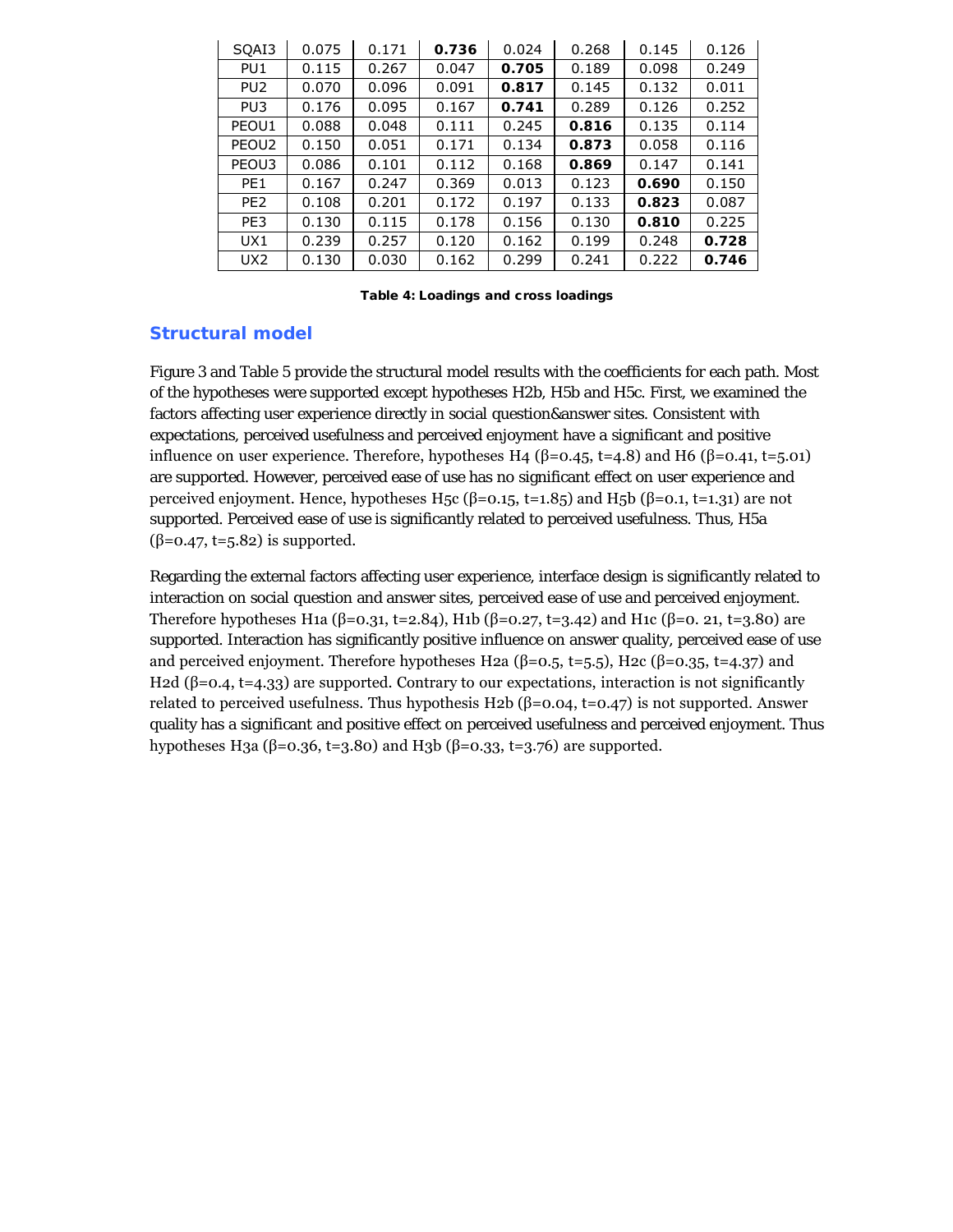

**Figure 3: Hypotheses testing results (\*\*\*: P<0.001; n.s.: not significant)** 

| <b>Hypothesis</b> | Relationship                                       |               |           | Beta t-value Supported? |
|-------------------|----------------------------------------------------|---------------|-----------|-------------------------|
| H1a               | Interface design towards user interaction          | 0.31          | $2.84*$   | Yes                     |
| H <sub>1</sub> b  | Interface design towards Perceived ease of use     | 0.27          | $3.42*$   | Yes                     |
| H <sub>1</sub> c  | Interface design towards Perceived enjoyment       | 0.21          | $3.80**$  | Yes                     |
| H <sub>2</sub> a  | User interaction towards Answer quality            | 0.50          | $5.5*$    | Yes                     |
| H <sub>2</sub> b  | User interaction towards Perceived usefulness      | 0.04          | 0.47      | No.                     |
| H <sub>2c</sub>   | User interaction towards Perceived ease of use     | 0.35          | $4.37***$ | Yes                     |
| H <sub>2d</sub>   | User interaction towards Perceived enjoyment       | $0.4^{\circ}$ | $4.33*$   | Yes                     |
| H3a               | Answer quality towards Perceived usefulness        | 0.36          | $3.80*$   | Yes                     |
| H3b               | Answer quality towards Perceived enjoyment         | 0.33          | $3.76*$   | Yes                     |
| H4                | Perceived usefulness towards User experience       | 0.45          | $4.8***$  | Yes                     |
| H <sub>5a</sub>   | Perceived ease of use towards Perceived usefulness | 0.47          | $5.82*$   | Yes                     |
| H5b               | Perceived ease of use towards Perceived enjoyment  | 0.1           | 1.31      | No.                     |
| H5c               | Perceived ease of use towards User experience      | 0.15          | 1.85      | No.                     |
| H <sub>6</sub>    | Perceived enjoyment towards User experience        | 0.41          | $5.01*$   | Yes                     |

Table 5: Summary of hypotheses tested. Beta = regression weight, \*: p < 0.001

#### Discussion and implications

Based on previous studies on user experience and social question and answer sites, this paper constructed a hypothesised research framework on the determinants of user experience on such sites, and assessed the framework in the context of Baidu Knows. The results highlight a number of new insights. Accordingly, some suggestions were proposed to improve the sites' services.

The results indicate that interface design has a significant influence on interaction. In other words, interface design plays an important role in facilitating effective and convenient interaction among a site's users and between the user and the system. Users are more likely to communicate with each other through the site if the interface is clear and brief. This finding adds to previous research and discussion on the relationship between interface design and human-computer interaction (Mahlke *et al*., 2007). Accordingly, it is suggested that substantial attention should be paid to effective interface design.

The interface design of a site is found to indirectly affect users' perceived ease of use and the perceived enjoyment mediated by site interaction. This highlights the importance of interface rationality and is also consistent with the studies by Thong *et al.* (2002) and Davis (1992),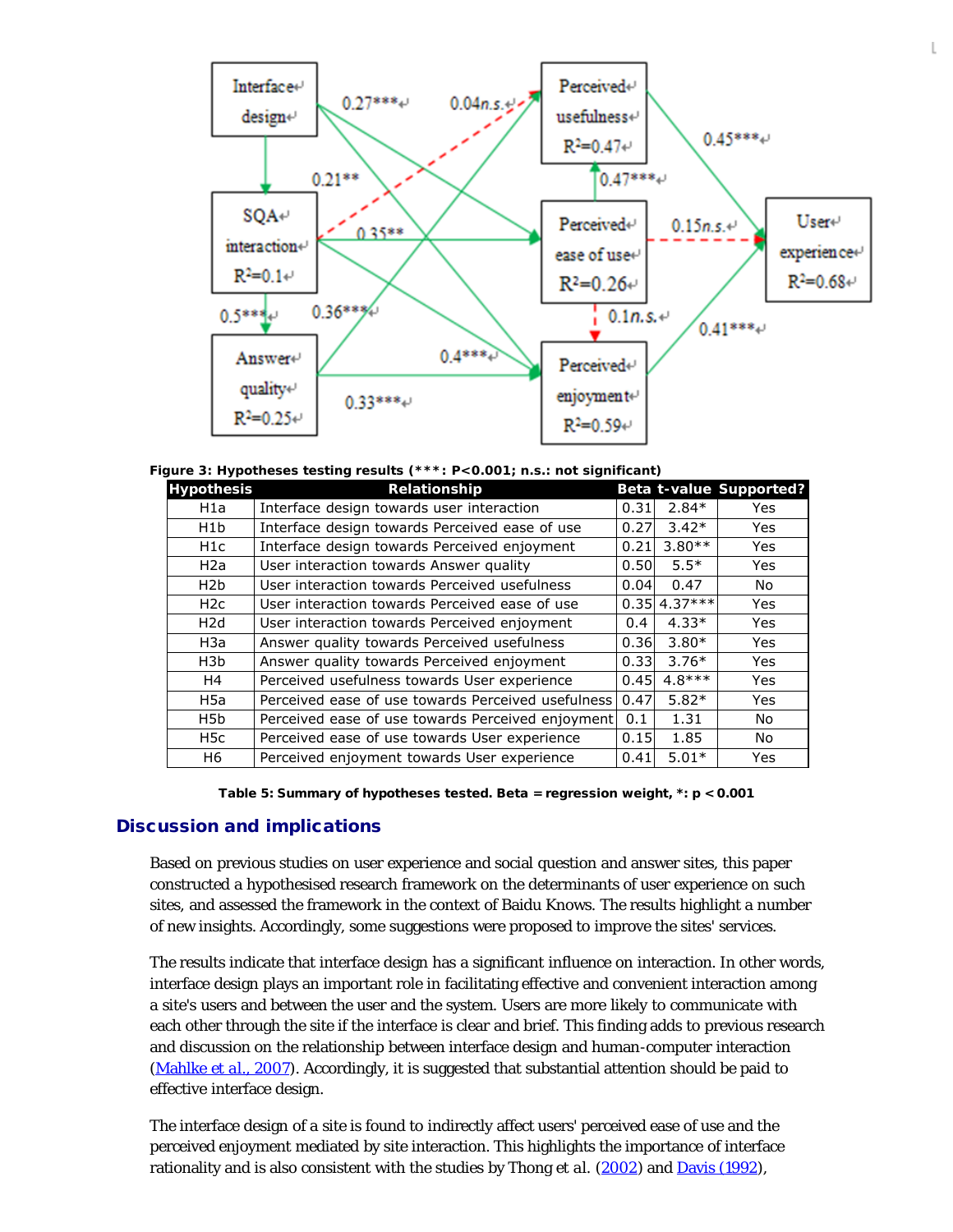suggesting that users will find an system easy to use and enjoyable if its interface has a welldesigned screen appearance, layout and sequence of screen.

The results also show that interaction on these sites significantly relates to users' perceived ease of use, perceived enjoyment and answer quality. This is in line with earlier studies by Mahlke *et al.* (2007), Myers (1991) and Knijnenburg (2012). Given the availability of ample interaction opportunities and various communication tools during interaction, users' communication with the system and others using it should be free of effort. These interaction functions should also have hedonic value for users and enrich their perceived enjoyment.

Interaction is found to have no significant effect on perceived usefulness, which is inconsistent with the results of previous studies by Hassenzahl (2003) and Mahlke *et al.* (2007). This difference may partly be attributed to our study context. While previous studies have been mostly been grounded on studying how users interact with computer system, our study took the interaction between users as an important dimension of interaction. Zhang and Yuan's (2009) study on the comparison of five such sites in China found that users receive more than four useful answers on average for each question in Baidu Knows. This means that, for most cases, questioners can get the required information by asking once and without any further need to interact with the responders. Therefore, interaction may not directly facilitate the feeling of the usefulness of a site. In addition, we found an indirect relationship between interaction and perceived usefulness through the mediation effect of perceived ease of use. This suggests that interaction improves the feeling of ease of use, which in turn facilitates an enhanced perception of usefulness. However, interaction does not affect perceived usefulness directly.

The study found that the answer quality found on a site significantly affects users' perceived usefulness and perceived enjoyment, which is consistent with the studies by Kim *et al.* (2009) and Park *et al.* (2004), suggesting that the evaluation of answer quality relates to its social emotions and cognitive values. For users, high quality answers do not only help them solve problems effectively, but also make using the site enjoyable. Therefore, attention must be paid to making strict review mechanisms that eliminate low quality answers and integrate high quality ones. In addition, to answer quality, it is recommended that site owners should cooperate with a research organization willing share human resources for the purpose of expanding the scope and level of the community's expertise (Kim *et al*., 2009).

Perceived usefulness and perceived enjoyment are found to significantly relate to user experience. This result is in line with the findings of previous studies (Xiao *et al.*, 2007; Schaik *et al*., 2008; Hassenzahl, 2003), suggesting that helping users solve problems offers the principle value for these sites as the basis for an information sharing community, and is the key point for enhancing users' information experience. Users are more likely to consider the sites useful and be satisfied if their problems are solved and their work efficiency is improved. Furthermore, use experience will be improved if they experience an enjoyable learning experience, for instance, by gaining identity and friendship through information sharing (Hassenzahl, 2003). This result highlights the importance of the usefulness of the information content and the system as well as entertainment activities when using these sites; in other words, the utilitarian and hedonic values of sites should be taken into consideration when designing a site to improve user experience.

Against expectations, perceived ease of use is found to have no direct and significant impact on both perceived enjoyment and user experience. This difference may be attributed to our respondents. Approximately 75% of the respondents in our research have a bachelor's degree or higher and 84% use more than one site, for example, Zhihu and Yahoo. Most of the social question and answer sites in China have a similar and easy navigation process (iResearch, 2010). In this regard, the feeling of ease of use in Baidu Knows may not necessarily contribute to an improved feeling in the user experience since other sites are also easy to use as well. Therefore, users may not evaluate their use experience directly based on their feeling of ease of use. Given the similarity in system operation processes between most such sites, the usefulness and enjoyment of using a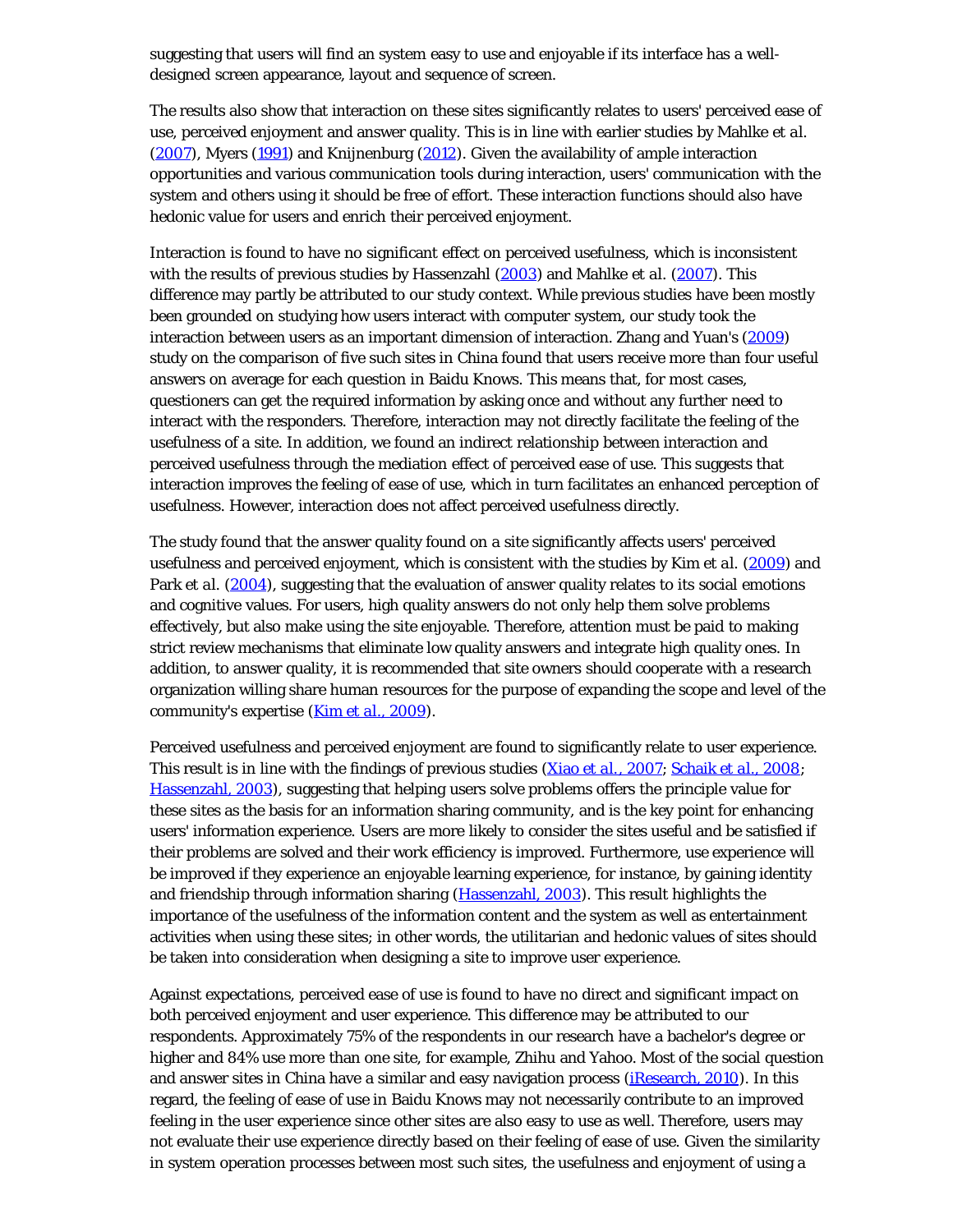site have become major and direct determinants for users, when evaluating the system use experience. However, a marginal and indirectly influence from perceived ease of use to user experience is found, which is mediated by perceived usefulness. The reported significant relationship between perceived ease of use and usefulness is consistent with the studies of Davis (1989) and Xiao *et al.* (2007) .

The findings above illustrate the determinants of user experience, providing a useful reference for improving that experience in Baidu Knows and other such sites. Hence, this study has important theoretical implications for research on these sites, as well as for user experience theories in the context of both issue-oriented and social-oriented interaction research. While little previous research has focused on the user experience of these sites, this study identified the determinants of user experience by exploring the influences of both system characteristics and users' perceptions of the technology. On the other hand, this paper also provides vital practical implications for managers by showing that interface design, user interaction and answer quality will effectively enhance users' global technical perceptions of perceived usefulness, ease of use and enjoyment. Hence, attention should be paid to interface design to improve interaction within such sites.

The paper has a number of limitations. First, the research model explains 68.0% of the variance in user experience, and 47% of the variance in perceived usefulness, 26% of perceived ease of use, and 59% of perceived enjoyment. Therefore, there are obviously other factors affecting users' perception and use experience that are not included in our research model. Second, this study only considered one site provider, leaving the features of other such sites relatively unexplored. These problems could be tackled by further study.

# Conclusion and future research

Social question and answer services represent a new generation of interactive information service. However, such sites are still at their initial stage and encountering many problems, such as low quality answers and low participation rates. There are also a limited number of studies on user experience of these sites. Hence, this study contributes to research by identifying the determinants of the user's experience in terms of system characteristic factors and technology perceptual factors. Based on the results, we found that low answer quality and low participation rates affect users' perceived usefulness and perceived enjoyment and hence reduce user satisfaction with the service. These findings not only allow us to better understand user experience of such sites, but also provide a useful reference for site managers wishing to improve their service implementation.

In addition to the factors identified in our research framework, future research should consider factors such as resource organization and user-perceived aesthetics. As the development of these services and the number of questions and answers increases, it is also of great significance that the massive resources of the sites are well organized, to facilitate users finding specific answers timely and effectively. Furthermore, the aesthetics of the user interfaces is a topic of major interest in the context of user experience research, for example, the influence of aesthetics on trust and credibility, and could be usefully studied.

# Acknowledgements

This research is supported in part by the Chinese National Funds of Social Science (No. 14BTQ044), Wuhan University Academic Development Plan for Scholars after 1970s for the project Research on Internet User Behaviour, Wuhan University Postgraduate English Course on Internet User Behaviour.

# About the authors

**Shengli Deng** (corresponding author) is a professor and deputy director of the Department of Information Management, School of Information Management at Wuhan University. He received his B.S. and M.S. in Information Management from Central China Normal University and Ph.D. in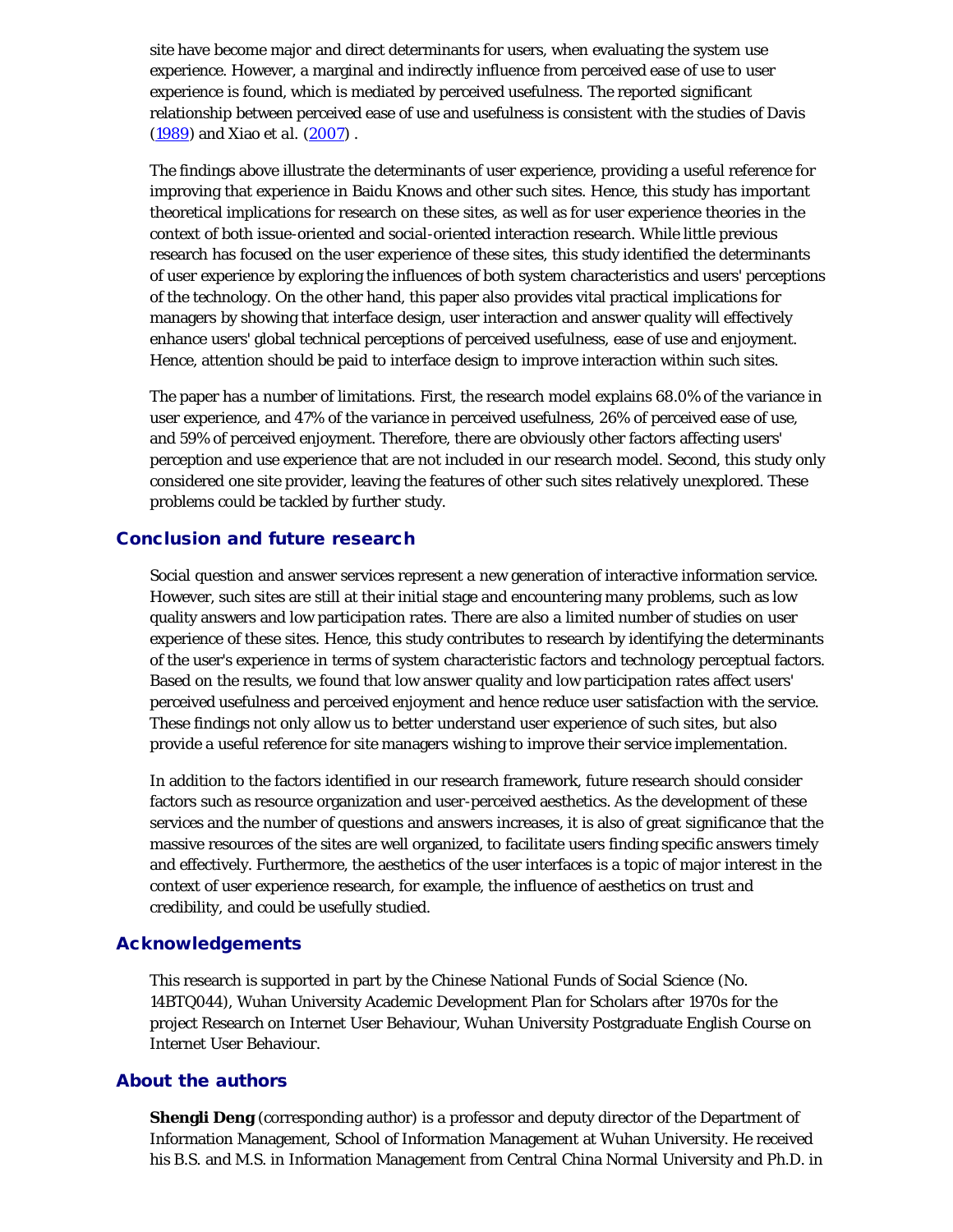Information Science from Wuhan University. His research interests include information behaviour, information interaction, and information services. He can be contacted at: [victorydc@sina.com](mailto:victorydc@sina.com)

**Yuling Fang** is a postgraduate student of library and information science, School of Information Management at Wuhan University. She received her B.S in Information Management from Central China Normal University. Her research interests include user experience and information service. She can be contacted at: [1033005969@qq.com](mailto:1033005969@qq.com)

Yong Liu is an assistant professor at the Department of Information and Service Economy at Aalto University School of Business. He received his Ph.D in Science of Business Administration and Economics from Åbo Akademi University. His research interests include information systems user behaviour,e-commerce,social networks and big data social science. He can be contacted at: [Yong.liu@aalto.fi](mailto:Yong.liu@aalto.fi)

**Hongxiu Li** is a post-doctoral researcher at Turku School of Economics, University of Turku, Finland. She received her Ph.D from Turku School of Economics, University of Turku, Finland. Her research interests include information system adoption and post-adoption behaviour in the fields of e-commerce, e-services and mobile services in different research contexts. She can be contacted at: [hongli@utu.fi](mailto:hongli@utu.fi)

- Anderson, J.C. & Gerbing, D.W. (1988). Structural equation modeling in practice: a review and recommended two-step approach. *Psychological Bulletin, 103*(3), 411-423.
- Baidu Knows. (2012). *[7 year-history of Baidu Knows.](http://www.webcitation.org/6aZHO4BH4)* [In Chinese].[Web log post]. Retrieved from http://zhidao.baidu.com/s/7year-history/index.html (Archived by WebCite® at http://www.webcitation.org/6aZHO4BH4)
- Baird, D.E. & Fisher, M. (2005). Neomillennial user experience design strategies: utilizing social networking media to support "always on" learning styles. *Journal of Educational Technology Systems, 34*(1), 5-32.
- Chin, W.W. (1998). The partial least squares approach to structural equation modeling. *Modern methods for Business Research, 295*(2), 295-336.
- Chua, A.Y.K. & Banerjee, S. (2013). So fast so good: an analysis of answer quality and answer speed in community Question answering sites. *Journal of the American Society for Information Science and Technology, 64*(10), 2058-2068.
- Davis, F. D.(1989). Perceived usefulness, perceived ease of use, and user acceptance of information technology. *MIS Quarterly, 13*(3), 19-340.
- Davis, F. D., Bagozzi, R. P. & Warshaw, P. R. (1992). Extrinsic and intrinsic motivation to use computers in the workplace. *Journal of Applied Social Psychology, 22*(14), 1111-1132.
- De Angeli, A., Sutcliffe, A. & Hartmann, J. (2006). Interaction, usability and aesthetics: what influences users' preferences? In *Proceedings of the 6th conference on Designing Interactive systems* (pp. 271-280). New York, NY: ACM.
- Fan, C. F. & Zha, X. J. (2013). An empirical study of influencing factors of user contribution intention on interactive question and answer platform. [In Chinese] *Journal of Information Resources Management, 3*(1), 30-38.
- Formspring (2014). In Wikipedia: the free encyclopedia. Retrieved from http://en.wikipedia.org/wiki/Formspring
- Fornell, C. & Larcker, D. F. (1981). Evaluating structural equation models with unobservable variables and measurement error: Algebra and statistics. *Journal of Marketing Research, 18*(3), 382-388.
- Fox, E. A., Hix, D., Nowell, L. T. & Brueni, D. J. (1993). Users, user interfaces, and objects: envision a digital library. *Journal of the American Society for Information Science, 44*, 480-491.
- Gao, S. (2013). *The research on influencing factors on user satisfaction of questionanswering community.* [In Chinese]. Unpublished master's dissertation, Anhui University, Anhui, China.
- Garrett, J. J. (2010). *The elements of user experience: user-centered design for the Web and beyond*. Berkeley, CA: New Riders Publications.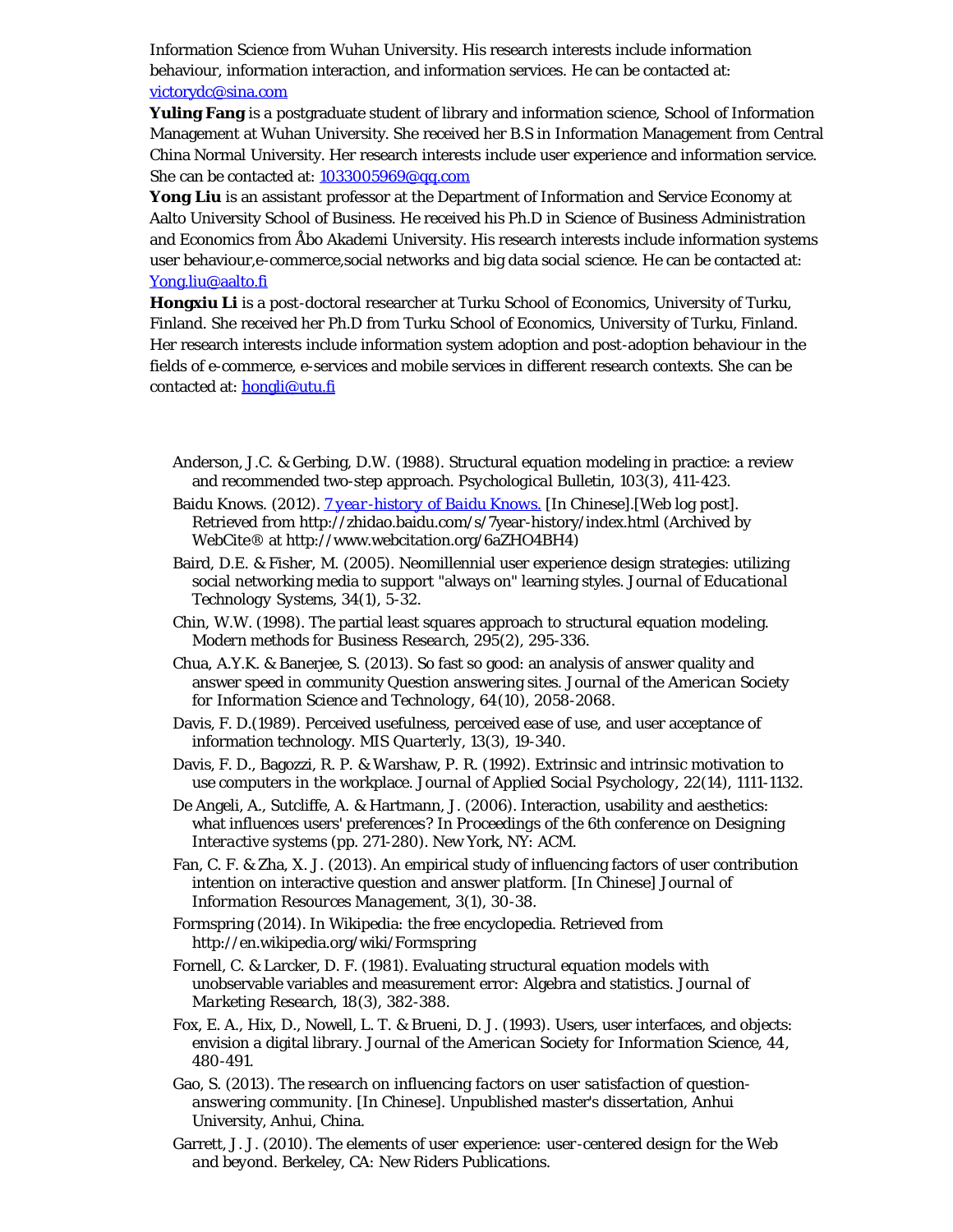- Guo, J., Xu, S., Bao, S. & Yu, Y. (2008). Tapping on the potential of Q&A community by recommending answer providers. In *Proceedings of the 17th ACM conference on Information and knowledge management* (pp. 921-930). New York, NY: ACM.
- Hair, J. F., Black, W. C., Babin, B. J. & Anderson, R. E. (2010). *Multivariate data analysis* (7th. ed.). Englewood Cliffs, NJ: Prentice Hall.
- Hart, J., Ridley, C., Taher, F., Sas, C., Dix, A. T. K. & Jönsson, B. (2008). Exploring the Facebook experience: a new approach to usability. In *Proceedings of the 5th Nordic conference on Human-computer interaction: building bridges* (pp. 471-474). New York, NY: ACM.
- Hassenzahl, M., Platz, A., Burmester, M. & Lehner, K. (2000). Hedonic and ergonomic quality aspects determine a software's appeal. In *Proceedings of the SIGCHI conference on Human factors in computing systems* (pp. 201-208). New York, NY: ACM.
- Hassenzahl, M. (2003). The thing and I: understanding the relationship between user and product. In M. A. Blythe, K. Overbeeke, A. F. Monk & P. C. Wright (Eds.), *Funology: from usability to enjoyment* (pp. 31-42). Dordrecht, The Netherlands: Kluwer.
- Hassenzahl, M. (2004). The interplay of beauty, goodness and usability in interactive products. *Human-Computer Interaction, 19*(4). 319-349.
- He, X. L. (2007). *A study on the role of user experience in search engine marketing strategy*. [In Chinese]. unpublished master's dissertation, University of International Business and Economics, Beijing, China.
- iResearch. (2010). *[The research on knowledge question & answer platforms.](http://www.webcitation.org/6dHmQIRdn)* Retrieved from

http://tech.china.com/zh\_cn/news/net/domestic/11066127/20100618/15985713.html (Archived by WebCite® at http://www.webcitation.org/6dHmQIRdn)

- Jin, X. L. (2009). Understanding the sustainability ofonline question answering communities in China: the case of "Yahoo! Answers China". [In Chinese]. Unpublished doctoral dissertation, University of Science and Technology of China, Anhui, China.
- Kenney, B. (2011). Liverpool's discovery: a university library applies a new search tool to improve the user experience. *Library Journal, 136*(3), 24-27.
- Kim, S., Oh, J-S. & Oh, S. (2007). Best-answer selection criteria in a social Q&A site from the user oriented relevance perspective. *Proceeding of the American Society for Information Science and Technology, 44*(1), 1-15
- Kim, S. & Oh, S. (2009). Users' relevance criteria for evaluating answers in a social Q&A site. *Journal of the American Society for Information Science and Technology, 60*(4), 716-727.
- Knijnenburg, B. P., Willemsen, M. C., Gantner, Z., Soncu, H. & Newell, C. (2012). Explaining the user experience of recommender systems. *User Modeling and User-Adapted Interaction, 22*(4-5), 441-504.
- Lai, M. S. & Mai, X. H. (2011). *Exploring process-oriented user experience in social networking sites*. Paper presented at the 7th Joint Conference on Harmonious Human Machine Environment (HHME). Beijing, China.
- Lai, S. A. & Cai, Z. M. (2013). Question quality evaluation for community question answering based on similarity. [In Chinese]. *Computer Applications and Software, 30*(2), 266-269.
- Li, B. & King, I. (2010) Routing questions to appropriate answerers in community question answering services. In Proceedings of the 19th ACM international conference on Information and knowledge management (pp. 1585-1588). New York, NY: ACM.
- Li, C., Chao, W. H., Chen, X. M. & Li, Z. J. (2011). Evaluation and prediction on answer quality in Chinese social Q&A communities. [In Chinese]. *Computer Science, 38*(6), 230- 236.
- Liu, G. Y. & Deng, S. L. (2013). Evolution and development of social questions & answers sites. *Library Tribune, 33*(1), 17-21.
- Liu, X. (2010). *A study on user psychological experience in Chinese social network site (SNS) from communication psychology perspective.* [In Chinese]. Unpublished master's dissertation, Zhejiang University, Hangzhou, China.
- Mahlke, S. (2002). Factors influencing the experience of website usage. In *Proceedings of CHI'02 Extended Abstracts on Human Factors in Computing Systems, (pp. 846-847)*.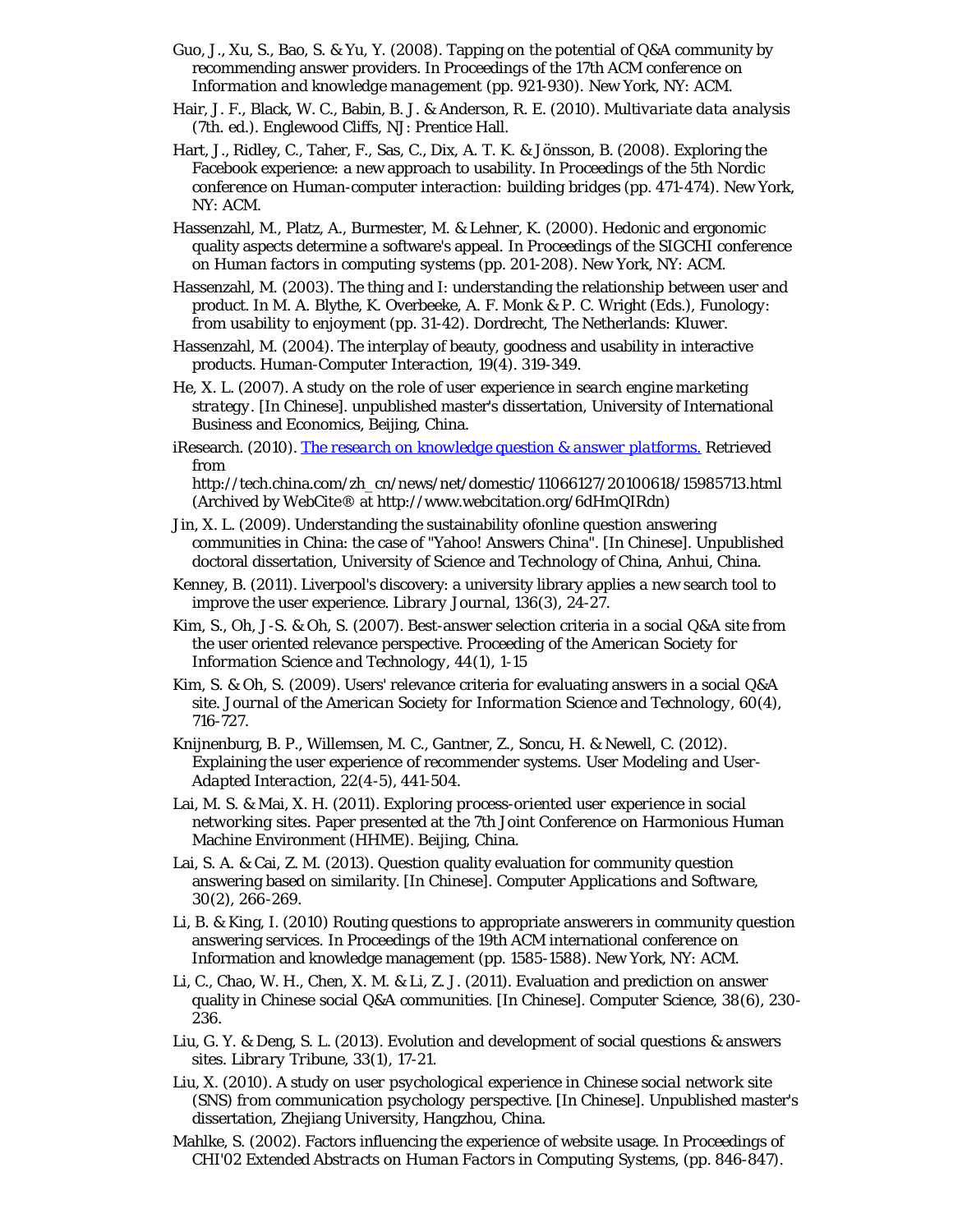New York, NY: ACM.

- Mahlke, S. & Thuring, M. (2007). Usability, aesthetics and emotions in human-technology interaction. *International Journal of Psychology, 42*(4), 253-264.
- Myers, J. (1991). Cooperative learning in heterogeneous classes. *Cooperative Learning, 11*(4), 36-48.
- Oh, S. (2011). *[The relationships between motivations and answering strategies: an](http://www.webcitation.org/6aZL8ujl4) [exploratory review of health answerers' behaviors in Yahoo! Answers.](http://www.webcitation.org/6aZL8ujl4) Proceedings of the American Society for Information Science and Technology, 48*(1), 1-9. Retrieved from http://www.asis.org/asist2011/proceedings/submissions/ 136\_FINAL\_SUBMISSION.pdf (Archived by WebCite® at http://www.webcitation.org/6aZL8ujl4)
- Ozkan, S. & Koseler, R. (2009). Multi-dimensional students' evaluation of e-learning systems in the higher education context: an empirical investigation. *Computers & Education, 53*(4), 1285-1296.
- Ozok, A. A., Fan, Q. & Norcio, A. F. (2010). Design guidelines for effective recommender system interfaces based on a usability criteria conceptual model: results from a college student population. *Behaviour & Information Technology, 29*(1), 57-83.
- Paechter, M., Maier, B. & Macher, D. (2010). Students' expectations of, and experiences in e-learning: their relation to learning achievements and course satisfaction. *Computers & Education, 54*(1), 222-229.
- Park, J. & Jeong, D. (2004). An empirical study on web based question-answer services. *Journal of the Korean Society for Information Management, 21*(3), 83-98.
- Park, J., Han, S. H., Kim, H. K., Oh, S. & Moon, H. (2013). Modeling user experience: a case study on a mobile device.*International Journal of Industrial Ergonomics, 43*(2), 187- 196.
- Pei, Y. L., Xue, W. X., Zhao, Z. & Tao, Q. Y. (2013). Evaluation of search engine from the perspective of customer experience. *Information Science, 31*(5), 94-112.
- Petter, S., Straub, D. & Rai, A. (2007). Specifying formative constructs in information systems research. *MIS Quarterly, 31*(4), 623-656.
- Podsakoff, P.M. & Organ, D.W. (1986). Self-reports in organizational research: problems and prospects. *Journal of Management, 12*(4), 531-544.
- Qu, B., Cong, G., Li, C., Sun, A. & Chen, H. (2012). An evaluation of classification models for question topic categorization. *Journal of the American Society for Information Science and Technology, 63*(5), 889-903.
- Qu, C. M. (2010). *Question and answer recommendation in question answering communities.* [In Chinese]. Unpublished master's dissertation, Zhejiang University, Hangzhou, China.
- [Quora.](http://www.webcitation.org/6aZHnc3nA) (2013). *Wikipedia* [In Chinese]. Retrieved from http://it.sohu.com/20130522/n376744461.shtml (Archived by WebCite® at http://www.webcitation.org/6aZLFjV8G)
- Robey, D. (1997). The paradoxes of transformation. In C. Sauer, Yetten, Philip and Associates (Eds.), Steps to the future (pp. 209-229). San Francisco, CA: Jossey-Bass.
- Schaik, P. V. & Ling, J. (2008). Modelling user experience with web sites: usability, hedonic value, beauty and goodness. *Interacting with Computers, 20*(3), 419-432.
- Shah, C., Pomerantz, J., Crestani, F., Marchand-maillet, S., Phane, Chen, H. & Efthimiadis, E. N. (2010). Evaluating and predicting answer quality in community QA. In *Proceedings of the 33rd International ACM SIGIR Conference on Research and Development in Information Retrieval (pp. 411-418)*. New York, NY: ACM.
- Stvilia, B., Twidale, M.B., Smith, L.C. & Gasser, L. (2005). Assessing information quality of a community-based encyclopedia. In *Proceedings of the International Conference on Information Quality (pp. 442-454)*. Cambridge, MA.
- Thong, J. Y. L., Hong, W. & Tam, K.- Y.(2002). Understanding user acceptance of digital libraries: what are the roles of interface characteristics, organizational context, and individual differences. *Human Computer Study, 57*(3). 215-242.
- Tuch, A. N, Roth, S. P., Hornbæk, K., Opwis, K. & Bargas-Avila, J. A. (2012). Is beautiful really usable? Toward understanding the relation between usability, aesthetics, and affect in HCI. *Computers in Human Behavior, 28*(5). 1596-1607.